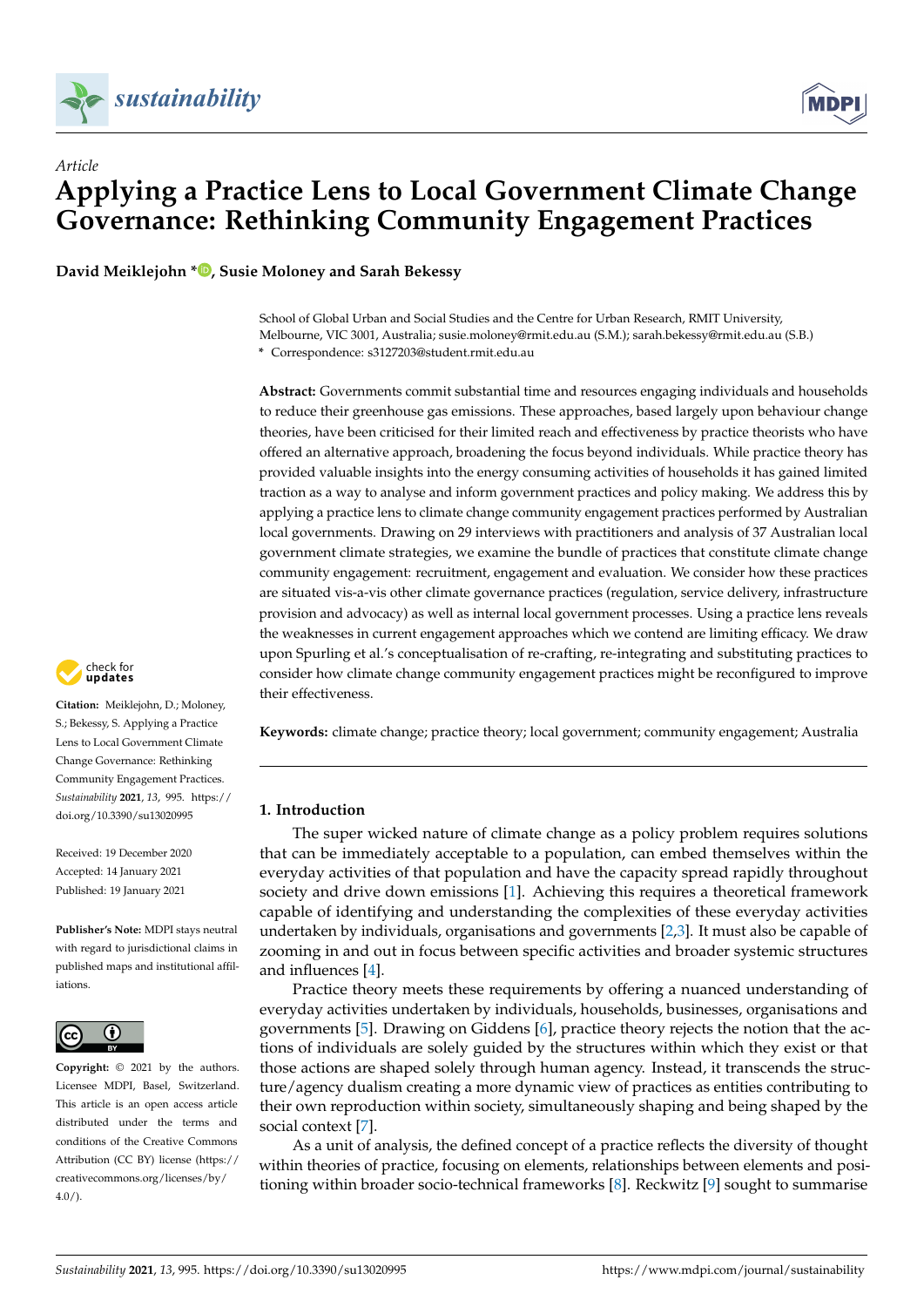key features through the construction of an "ideal type" of a practice: "A practice is, thus, a routinized way in which bodies are moved, objects are handled, subjects are treated, things are described and the world is understood" [\[9\]](#page-13-8).

In this paper, we employ Shove et al.'s [\[7\]](#page-13-6) model of the primary elements of competencies, materials and meanings that constitute a practice and which aligns to Reckwitz's [\[9\]](#page-13-8) definition. The competencies required to perform a practice corresponds with how "bodies are moved" and things are "handled", the materials required with "objects" and "subjects" and meanings with how "things are described and the world is understood" [\[7](#page-13-6)[,9\]](#page-13-8). Shove et al. [\[7\]](#page-13-6) recognise that their construction compresses additional complexity afforded by other approaches [\[8\]](#page-13-7), but argue that doing so allows for focus not just on the individual elements that constitute a practice but also how they relate to one another and how these relationships can change over time.

Because practices are "alive" they exist both as a commonly defined understanding (e.g., cooking, cycling, walking, lighting etc.) as well as in a multitude of variations, reflecting how they are enacted. This tension between the static unit of analysis and how it lives is addressed through Schatzki's [\[10\]](#page-13-9) framing of practice-as-entity and practice-asperformance. A practice-as-entity exists across time and space as a concept that can be understood in terms of its component elements and its relationships to other practices; it exists even when the practice itself is not being actively carried out [\[11\]](#page-13-10).

In addition to the intra-relationships between the constituent elements of a practice, practice theory pays equal attention to the interactions between different practices. These include loose configurations of practices that are brought together in bundles by being physically, thematically or temporally co-located [\[7\]](#page-13-6). For example, within households, bundles may include separate practices that are dependent on the same materials (e.g., water for cooking, washing and laundry). Other practices are more closely interwoven in a complex of practices, in which each practice is co-dependent upon another for its successful performance (e.g., meal-related practices, such as shopping, food preparation, cooking, eating and disposal of waste) [\[12\]](#page-13-11).

For governments, practice theory offers a deeper understanding of the complexities associated with the everyday household practices that produce greenhouse gas emissions, but also an opportunity to reflect upon their own governance practices. This includes a shift away from the dualism of interventions focusing on individual agency (e.g., "do your bit") [\[13,](#page-13-12)[14\]](#page-13-13) or structural changes enacted through policy [\[15\]](#page-13-14) when responding to climate change.

While practice theory has proved valuable in analysing and understanding everyday activities that contribute to the causes of climate change [\[13\]](#page-13-12), it has struggled to gain acceptance within governments as a working approach to develop policy and interventions to reduce greenhouse gas emissions [\[16\]](#page-13-15). By contrast to the widespread adoption of behaviour change theories within government circles [\[17](#page-13-16)[,18\]](#page-13-17), the deliberate use of practice theory has primarily been limited to the experimental scale [\[19](#page-14-0)[–21\]](#page-14-1). Positing an alternative to behaviour change-based governance requires more than simply swapping out one theoretical approach for another. Practice theory's focus on the complexity of individual practices as well as the relationship between them has presented problems for policymakers seeking to understand their role in designing effective interventions (17). We contend that a necessary first step is to understand how current climate governance is structured, which has been historically under-examined by practice theory [\[22\]](#page-14-2).

Applying practice theory offers a deeper understanding of how climate governance activities are constructed, what sustains them, how they interact with one another and how they relate to the household practices they seek to influence [\[23\]](#page-14-3). By doing so, we not only gain a rounded picture of how policy and interventions work but also how practice theory might shape them to improve their efficacy in reducing household emissions [\[21\]](#page-14-1). To test how this analysis might be developed and applied and what it might tell us about the value of applying a practice lens to government activities, we examine the practices of climate change community engagement, as performed by Australian local governments.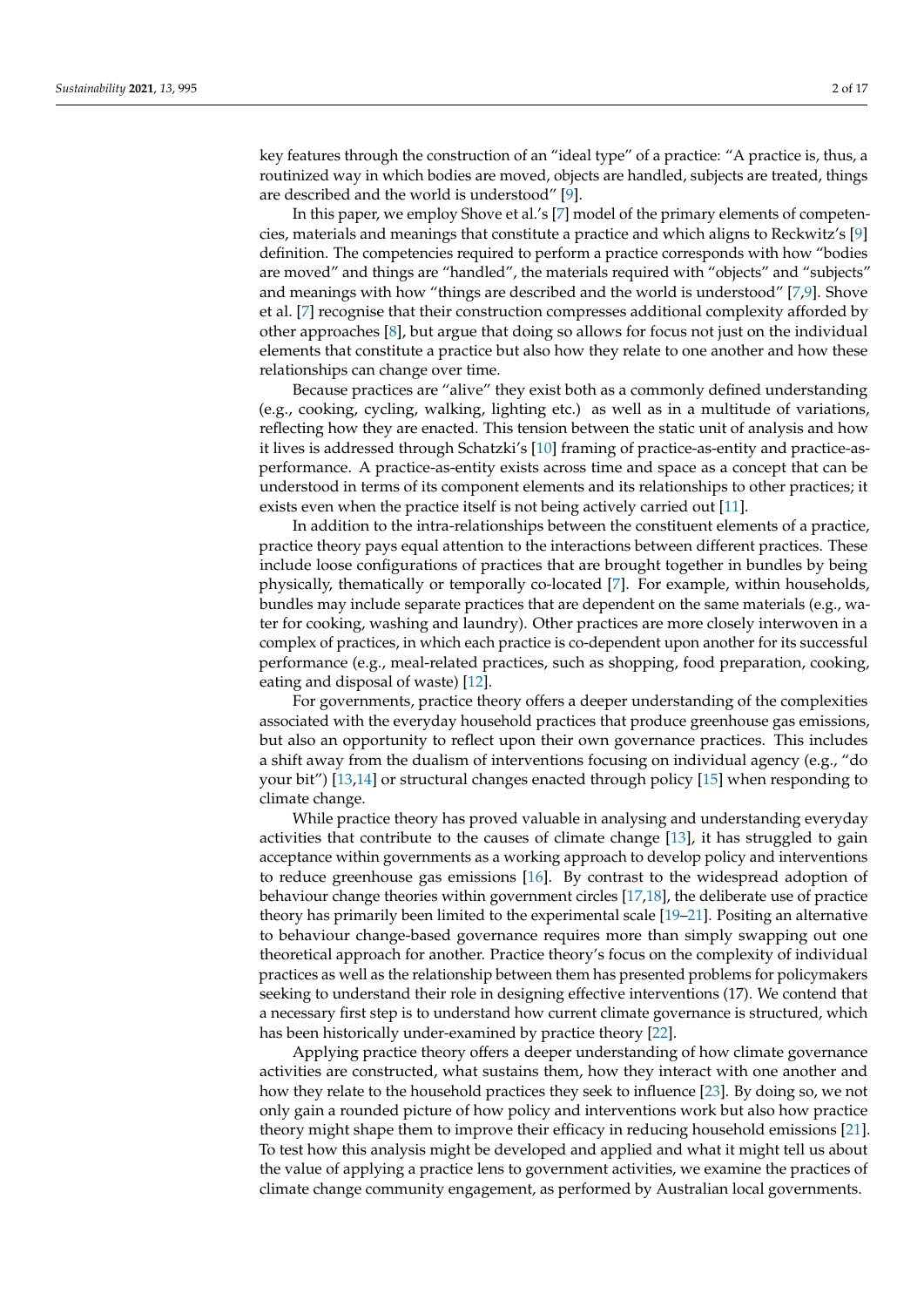Lacking the regulatory, service or financial powers available to many of their international counterparts, Australian local governments seeking to reduce community-based greenhouse gas emissions are more reliant on voluntary action being taken by others, such as households [\[24–](#page-14-4)[26\]](#page-14-5). This is achieved through community engagement programs that seek to convince individuals of the need to act on climate change and empower them with the resources and capacity to do so [\[27](#page-14-6)[–30\]](#page-14-7). These programs are underpinned by an assumption that individuals can, through altering their behaviours and choices, reduce their personal emissions [\[31\]](#page-14-8) and form part of a global appreciation and use of behaviour change theories to tackle policy problems by governments [\[32](#page-14-9)[,33\]](#page-14-10).

This reliance upon behaviour change theories has already been the subject of practicebased critiques [\[13](#page-13-12)[,34\]](#page-14-11). Primarily, practice theory is critical of a behaviour change focus on the role of the individual while neglecting broader systemic influences [\[13\]](#page-13-12); by contrast, practice theory—with its positioning of the individual as a performer of practices broadens the view of policymakers and practitioners to the practice (e.g., washing, heating, driving etc.) and the relationships between individuals and systems that sustain it [\[7\]](#page-13-6). Despite this, behaviour change-based approaches remain a key component of Australian local government climate change community engagement [\[35\]](#page-14-12). Our contention is that while practice theory has explained what needs to change in thinking about what households do (i.e., a broader focus on practices rather than individuals), it has less successfully explained how that is to be achieved and the implications for what governments do [\[22\]](#page-14-2).

In this vein, here, we combine an analysis of a set of climate governance practices performed by Australian local governments and Spurling et al.'s [\[19\]](#page-14-0) methodology of how practices can be altered through re-crafting or substituting practices or changing how they interlock with one another. Recrafting refers to changing the practice enough that it recognisably remains the same practice but is performed in a manner that has a reduced environmental impact (e.g., switching from drying clothes in a dryer to hanging them on a washing line). Practices may be substituted to achieve similar but more sustainable outcomes, such as changing from driving to catching public transport, walking or cycling, to get to work. Finally, it is possible to identify elements in the relationships between different practices (and between different bundles and complexes) and reconfigure these (e.g., shifting eating routines to integrate with other daily practices and thus, reducing opportunities for unhealthy forms of eating) [\[19\]](#page-14-0).

We begin by examining the elements that constitute practices (competencies, materials and meanings) drawing on the work of Shove and others [\[7,](#page-13-6)[9](#page-13-8)[,36\]](#page-14-13). We consider an intervention methodology based upon re-crafting or substituting practices or through reconfiguring relationships between different practices [\[19\]](#page-14-0). We then define the governance framework within which community engagement practices sit, including other climate governance practices, such as the use of regulations, the provision of supportive infrastructure, the delivery of services and advocacy to other stakeholders on behalf of their communities, as well as the influences of internal process practices, such as local government strategy management, governance and political cultures. We then define and examine the three distinct practices performed by Australian local governments that form what we call community engagement: recruitment to a program, engagement to change a specific practice and evaluation of the impact of these programs. We consider the relationship between these three practices within a bundle of community engagement practices.

This analysis identifies weaknesses in current forms of local government climate change community engagement, including limited resourcing resulting in short-term interventions; a reliance on concern for climate change as a motivation for action and assumptions about the ability of the individual to change their behaviours. We explore opportunities to reconfigure or shift these practices, drawing on the work of Spurling et al. [\[19\]](#page-14-0). They talk about reconfiguring practices in three different ways: re-crafting (changing the composition of an individual practice), substituting (replacing one practice with another) or re-integrating (changing the relationships between different practices) [\[19\]](#page-14-0). We apply this approach, identifying examples where local governments have already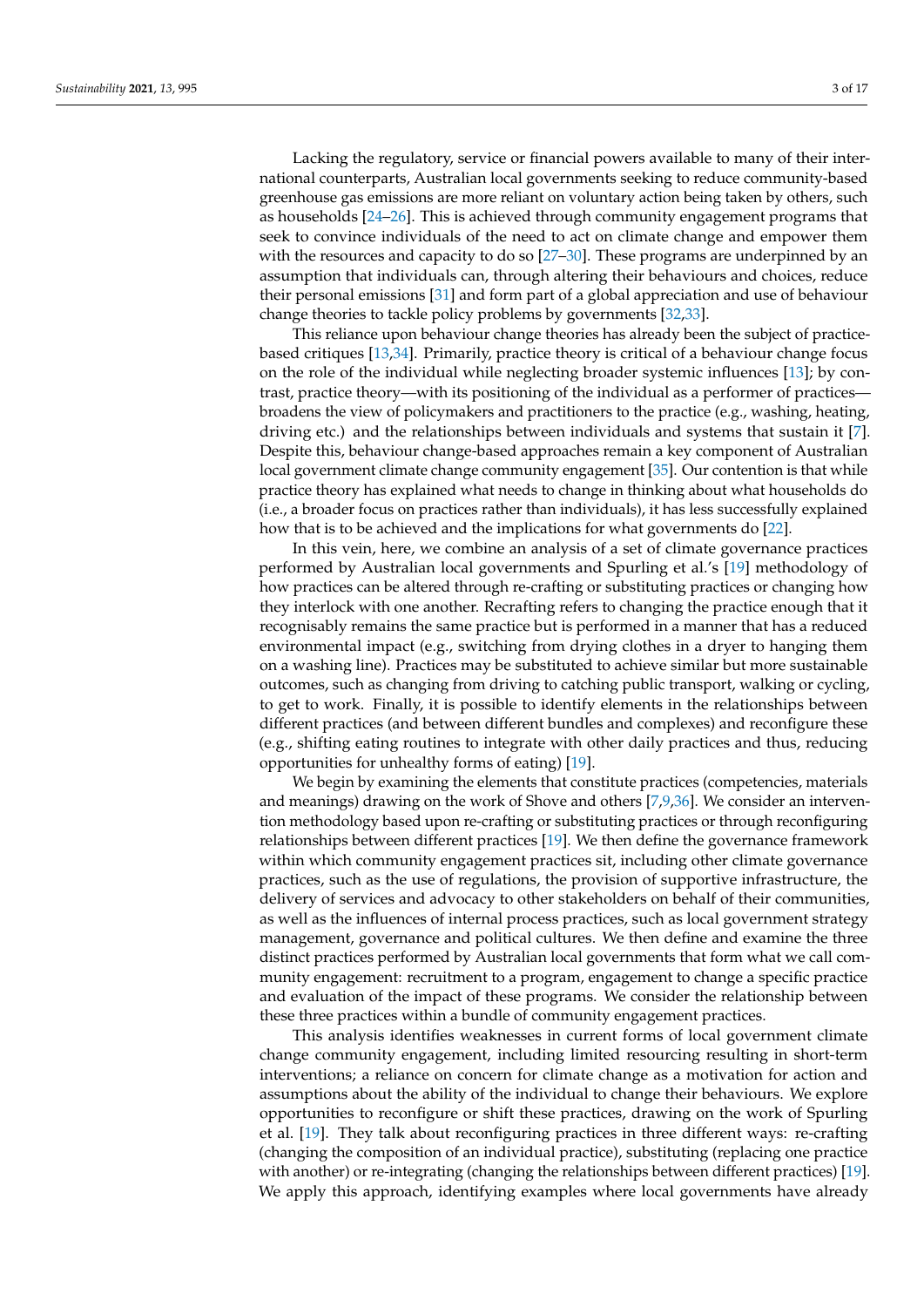undertaken forms of re-crafting, substituting or re-integrating, and consider how these approaches might be applied more broadly to improve the effectiveness of interventions.

### **2. Materials and Methods**

The research for this paper is based upon a mixed-methods approach comprised of interviews with local government community engagement practitioners and document analysis of local government sustainability and climate change strategies. Semi-structured interviews were conducted with 29 local government officers and managers responsible for the delivery of climate change community engagement programs from across Australia. An initial set of interviewees was selected based upon their participation in local government networks, such as the greenhouse alliances in Victoria [\[37\]](#page-14-14). Additional interviewees were selected based upon the recommendation of this first batch of local government officers.

Interviews were conducted between July and September 2015, either face-to-face in the offices of the interviewees or by phone. The interviews sought to establish the professional capacities of staff and how these influenced their understandings of community engagement methodologies, including the recruitment, engagement and evaluation methods employed. Practitioners were also asked about the role of community engagement within their local governments in relation to other governance practices. Finally, the interviews sought information about specific community engagement programs managed by the interviewees, including target audiences, methods employed and the resources available to perform these practices.

The interviews were supplemented by an analysis of 37 local government climate change and sustainability strategies, again drawn from local governments across Australia. This sought to understand the strategic motivations of local governments responding to climate change and the perceived role of households participating in that response through community engagement practices. The local government strategies were selected through a desktop analysis of local government websites with an emphasis on local governments that specified a clear role for community engagement in their climate change and sustainability strategies. The selection of interviews and strategies is not intended to be representative of all Australian local governments, and is intentionally biased towards better resourced local governments, often in metropolitan areas.

Data from a textual analysis of the strategies and the interviews was entered into qualitative data analysis software (Nvivo) and coded thematically.

#### **3. Analysing Local Government Climate Governance and Community Engagement Practices**

Local government climate change community engagement practices are situated within a broader governance framework which influences how these practices are structured and performed. These include other climate governance practices that mitigate against the production of greenhouse gas emissions or adapt to the projected impacts of climate change, including regulation, infrastructure provision, service delivery and advocacy. In addition, what might be termed internal process practices central to the general operation of local governments, such as strategy development, management and political cultures, are also influential in both hindering and supporting the effectiveness of community engagement practices [\[2](#page-13-1)[,38](#page-14-15)[–40\]](#page-14-16).

In this section, we draw upon the analysis of local government climate change and community engagement strategies as well as interviews with local government practitioners to explore these related practices to understand the implications of their structures, performances and relationships for climate change community engagement. We then apply a practice lens to each of the community engagement practices (recruitment, engagement and evaluation).

# *3.1. Local Government Climate Governance and Internal Process Practices*

In addition to community engagement, climate governance practices performed by local governments include regulation, infrastructure provision, service delivery and advo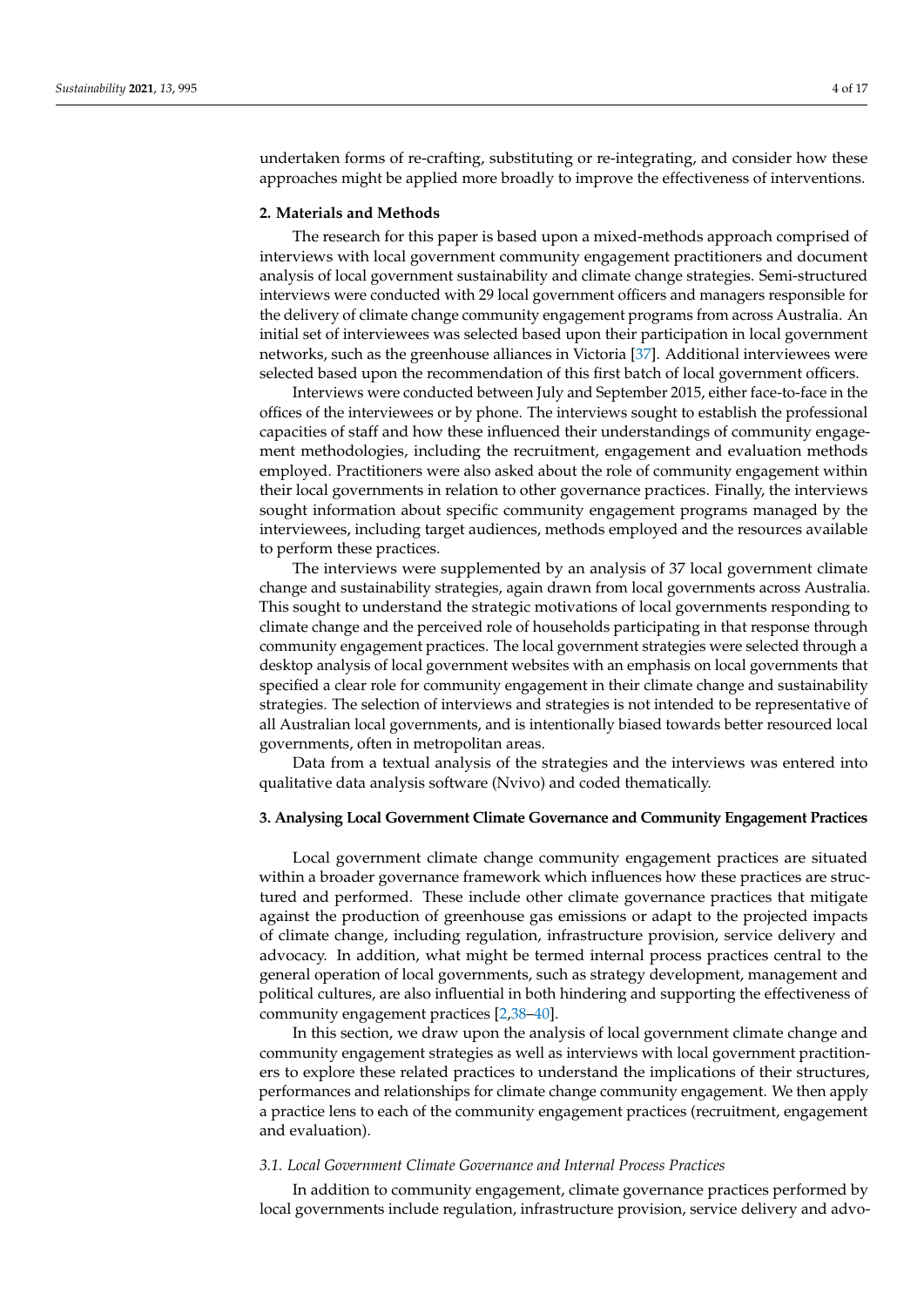cacy. Regulatory practices include land use planning provisions and guidance, local traffic laws and ecologically sustainable design requirements for new building approvals [\[41\]](#page-14-17). Infrastructure provision may include local sustainability centres that provide direct demonstrations of low or zero carbon forms of household practices, as well as supportive built forms, such as walking and cycling paths [\[42\]](#page-14-18). Service delivery includes domestic waste collection and recycling that directly addresses the production of household greenhouse gas emissions arising from consumption practices [\[43\]](#page-14-19). Advocacy practices, such as engaging in formal consultations with state and Federal governments, seek supportive policy frameworks and resourcing [\[44–](#page-14-20)[47\]](#page-14-21).

Internal process practices within local governments include strategic management in which climate change governance practices are planned and resourced through multi-year strategies to meet climate change mitigation and adaptation objectives [\[48](#page-14-22)[–52\]](#page-14-23). The form of these strategies is broadly consistent throughout the sector, including measurement of baseline emissions, establishing emissions reduction targets, developing and implementing a plan of action and evaluating its effectiveness, both in terms of the efficacy of governance processes, as well as outcomes in the form of reduced emissions for the municipality [\[53\]](#page-14-24). This consistency reflects the influence of the Cities for Climate Protection program, which created a structured process for local governments to tackle climate change in the early 2000s [\[54](#page-15-0)[,55\]](#page-15-1). Initially focused on local government corporate emissions, this process subsequently expanded in scope to account for community emissions, including those from households [\[45](#page-14-25)[,56](#page-15-2)[,57\]](#page-15-3). Strategies have more recently included adaptation measures that seek to protect council assets and services and improve community resilience to projected climatic impacts [\[58,](#page-15-4)[59\]](#page-15-5).

Finally, climate change governance practices, including community engagement, are influenced by management and political culture practices that may actively weaken support for, or undermine the effectiveness of climate governance [\[60\]](#page-15-6). These include narrow perspectives of professional practices that resist change [\[61](#page-15-7)[,62\]](#page-15-8): "I feel like there's a high proportion of people in councils who are . . . rusted on. They're kind of hanging out for retirement. They don't want anything to get more difficult or more complex" (Interviewee E).

While local governments possess creative individuals responding to climate change [\[10\]](#page-13-9), these individuals may be constrained by internal structures and cultures within local government that emphasise risk and the limited role of councils [\[63\]](#page-15-9). Practitioners note that this often results in a contest between a conservative risk management culture, as expressed by senior managers and directors, and progressive councillors wishing to act on climate change:

"Our executive is very fiscally conservative. They've almost kind of been recruited to play that role because we were in this very financially constrained situation, so it's their role to tighten the screws. The irony is that, at the moment, we have this super progressive council, so it will be very interesting to see how that plays out, whether that has an influence on what gets done, whether things continue to be constrained through that bottleneck of the executive"

(Interviewee E)

#### *3.2. Climate Change Community Engagement Practices*

Local government climate change community engagement seeks to influence the performance of everyday practices carried out within households, such as heating and cooling, lighting, cooking, washing and entertaining, that contribute to the production of greenhouse gas emissions [\[64\]](#page-15-10). Our analysis of local government strategies and interviews with officers have identified three primary community engagement practices, recruitment, engagement and evaluation, that create a step-process bundle we call community engagement. The first step, recruitment, refers to the communications strategies and techniques employed to identify and target individuals and households, promote initiatives and encourage households to participate in programs. The second step, engagement, refers to the actual process the individual or household is encouraged to undertake in order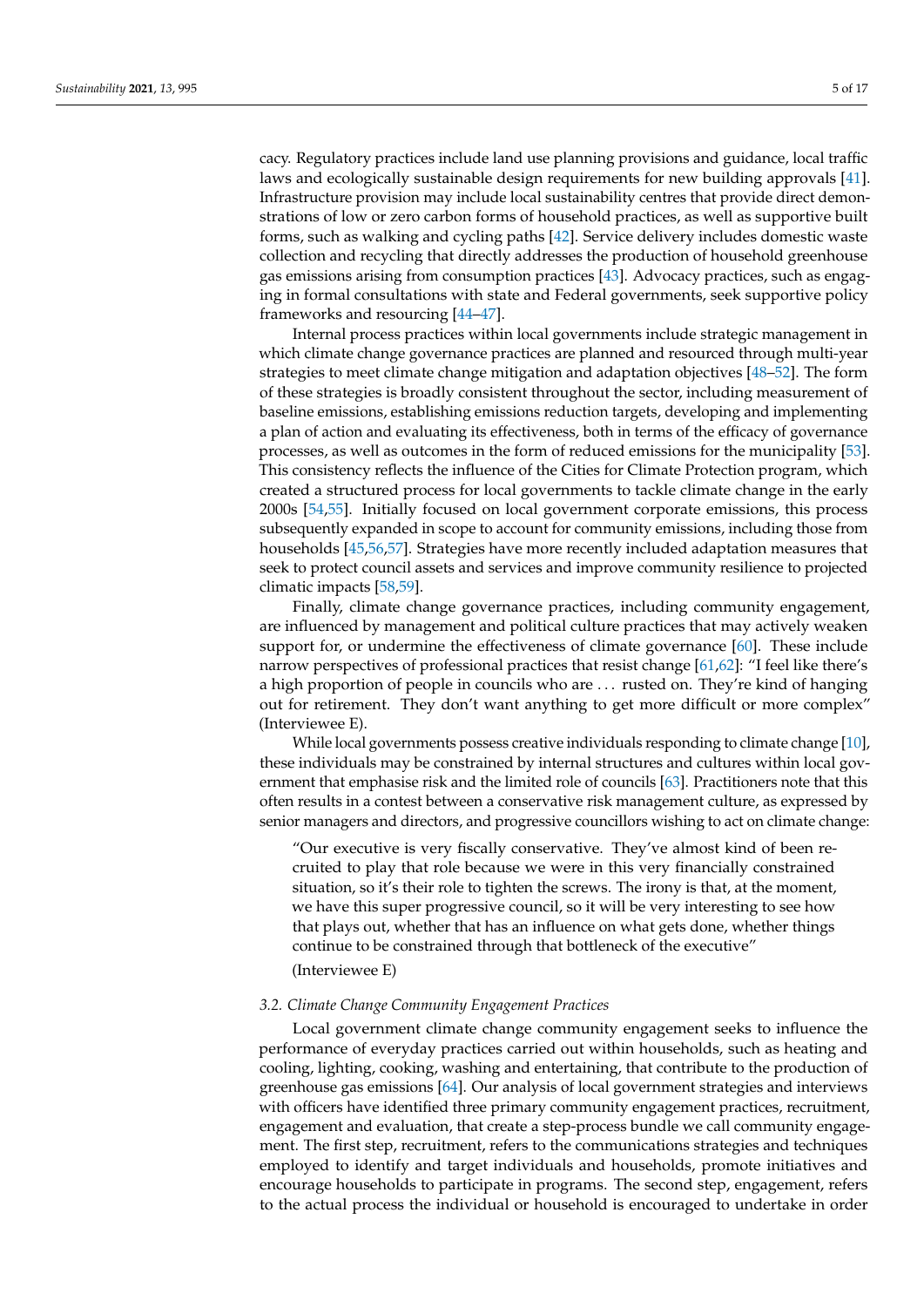to enact a shift in the performance of their everyday practices. Finally, the third step, evaluation, records whether climate change community engagement interventions are effective in meeting their objectives. In this section, we apply Shove et al.'s [\[7\]](#page-13-6) formulation of practices (materials, meanings and competencies) to examine community engagement practices, reveal weaknesses in current performance and identify opportunities to improve their effectiveness.

### *3.3. Recruitment Practices*

How Australian local governments recruit households to climate change community engagement programs is heavily influenced by the available communication channels (materials) and the limited financial capacity of local governments (competencies). This results in the use of more affordable avenues such as local newspapers and council publications [\[65–](#page-15-11)[67\]](#page-15-12), supplemented by public outreach opportunities, such as festivals:

"That is actually a very good platform to reach out to the people that aren't currently already interested or that minded, just because, you know 'oh a festival, you can come along, you can look at markets, there's music, there's also free workshops and activities' that sounds fun and interesting, we think"

## (Interviewee I)

Practitioners will also seek to recruit within audiences that have already been engaged, using cross-promotional opportunities in engagement practices to highlight other topics that may be of interest:

"We cross-promote all our different activities at each workshop, people are like 'oh, I might go to this sustainable gardening one on the weekend or I'd love to go to that cooking workshop to learn how to use food scraps', so, yeah, we do get a fair bit of crossover in that respect"

# (Interviewee C)

The primary meaning informing recruitment practices is that individuals are part of a collective response to climate change with council filling in gaps in information or improving the skills of individuals to help them change their behaviours. These meanings are set out in local government strategies: "the pursuit towards a sustainable future also requires a shift in values and behaviour by the community" [\[52\]](#page-14-23), "success depends on the support and involvement of community stakeholders" [\[68\]](#page-15-13) and "positive environmental change in the future can only be achieved through influencing and altering our current lifestyle and behaviours which are unsustainable" [\[69\]](#page-15-14).

The use of climate change as the primary motivation to engage individuals raises two potential issues that limit the effectiveness of this type of recruitment practice. Firstly, it confronts well understood psychological barriers specifically associated with climate change [\[70,](#page-15-15)[71\]](#page-15-16). Secondly, it places "doing something about climate change" in competition with other meanings associated with everyday household practices [\[64\]](#page-15-10).

Psychological barriers include fatalistic beliefs about the efficacy of acting, contested political influences, negative social norms that reinforce existing forms of practice and financial barriers to changing household practices [\[70](#page-15-15)[–74\]](#page-15-17). From a practice perspective, the use of climate change as a motivation for action clashes with other meanings associated with the performance of everyday household practices, few of which have to do with the consideration of the environmental impacts of these practices [\[7\]](#page-13-6). By contrast, the need to act on climate change can appear less immediate and attractive only to a limited audience, a weakness recognised by local government practitioners:

"How do you get the people who should be doing all of this instead of the group that's already invested?"

(Interviewee I)

The conflict with psychological barriers associated with acting on climate change often leads to limited success in recruitment, where a like-minded group engages, leaving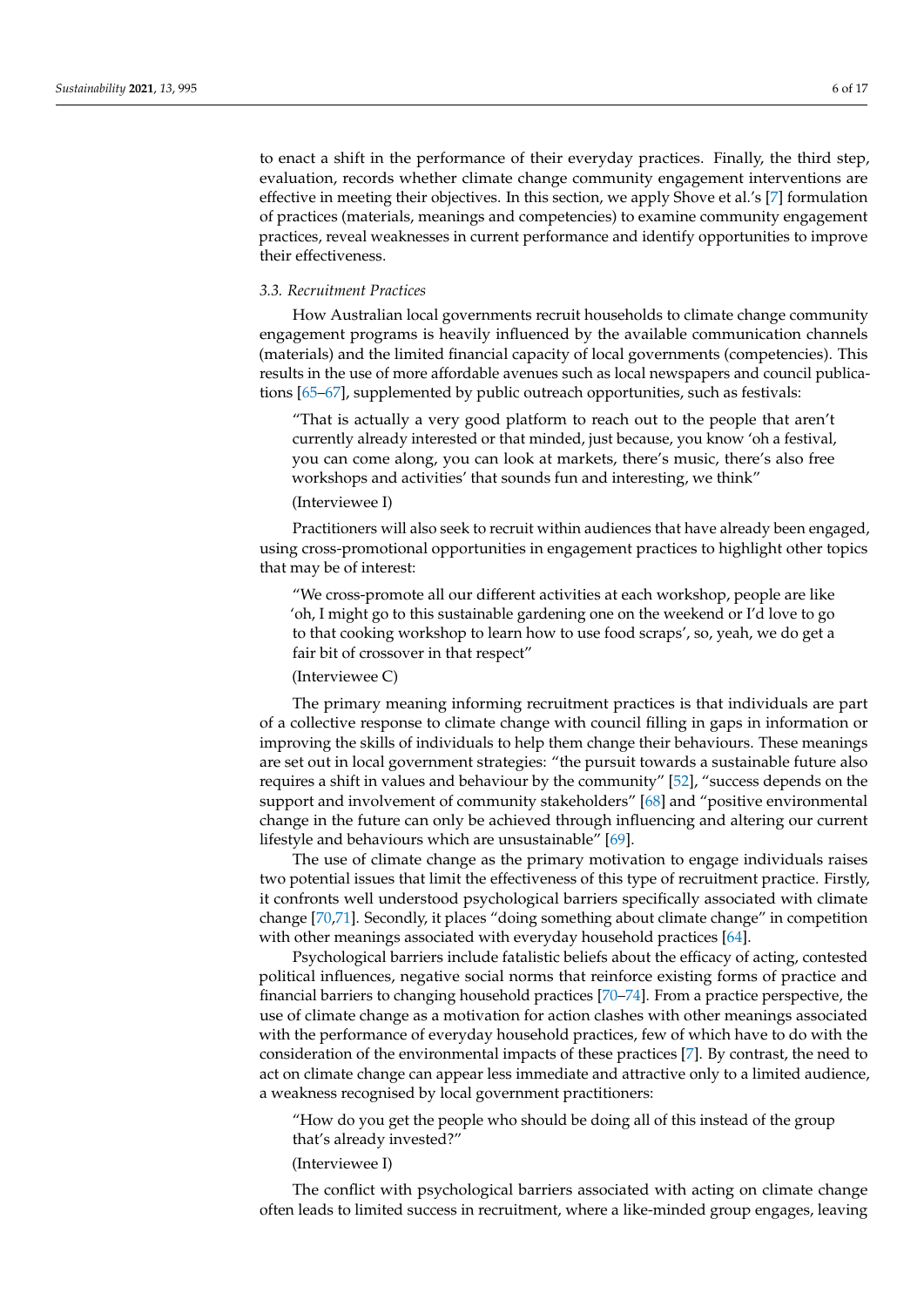the wider population much more challenging for local governments to reach. The conflict with meanings associated with everyday practices not only blunts the potential to recruit households, but also results in missed opportunities that would arise from a better understanding of such practices.

## *3.4. Engagement Practices*

The meanings associated with recruitment practices (namely, that there is a need to respond to climate change and that this is achieved through building the capacities of individuals) also flow through engagement practices. The constrained financial resources that affect recruitment practices also influence forms of engagement. The most common engagement practices are face-to-face workshops (materials and competencies), often hosted at local government facilities, such as libraries and community centres, to pass on information or improve the skills of individuals [\[25](#page-14-26)[,29](#page-14-27)[,75](#page-15-18)[,76\]](#page-15-19). Interested individuals are brought together to learn about specific subjects, such as energy efficiency, solar power, rainwater harvesting, chicken rearing, composting, worm farming, recycling, reusing goods, healthy and frugal cooking as well as discussions about climate change [\[27\]](#page-14-6). Practitioners note that the popularity of workshops varies by topic:

"I think the solar panel ones, because the room was absolutely packed, it had a real energy of 'wow, lots of people are doing this' so it was kind of exciting" (Interviewee M)

Recognising that face-to-face workshops are limited in their ability to reach larger audiences, local government seek to build the capacity of leaders within the community to not only act themselves, but to also educate and inspire others. Participants in such leadership programs may already have an interest in climate change and sustainability issues or the local government may identify them as leaders within existing social networks, such as culturally and linguistically diverse communities [\[48,](#page-14-22)[77\]](#page-15-20). This "train the trainer" approach requires deeper engagement:

"Training touches on some key sustainability issues but it's also leadership training and project planning training. Then the idea is that some people bring project ideas, and those project ideas are formed up into projects and other champions might join in with one of those project ideas or create a new group and deliver the project"

## (Interviewee F)

Funding limitations and uncertainty also hamper the ability of local governments to develop longer-terms forms of engagement that would build relationships with households over time:

"We might have strategic plans going ten years into the future but that doesn't mean that we can allocate money that far. So, if you want to do something, even if you know that it's a longer-term thing, the way that you pitch it to us is as a pilot, as a one-off project which ideally will lead to other things, but it still leaves us open to saying yes or no in the future"

# (Interviewee B)

This results in a need to deliver projects within a limited time period that favour shortterm interventions. This, in turn, influences the third community engagement practice within the bundle: evaluation.

## *3.5. Evaluation Practices*

Evaluation practices vary in their performance depending upon whether their focus is process measures, such as the number of individuals engaged in a program, or outcomes, such as tonnes of emissions saved [\[30\]](#page-14-7). For practitioners, focusing on process measures is influenced by a need to better understand what works in their recruitment and engagement practices: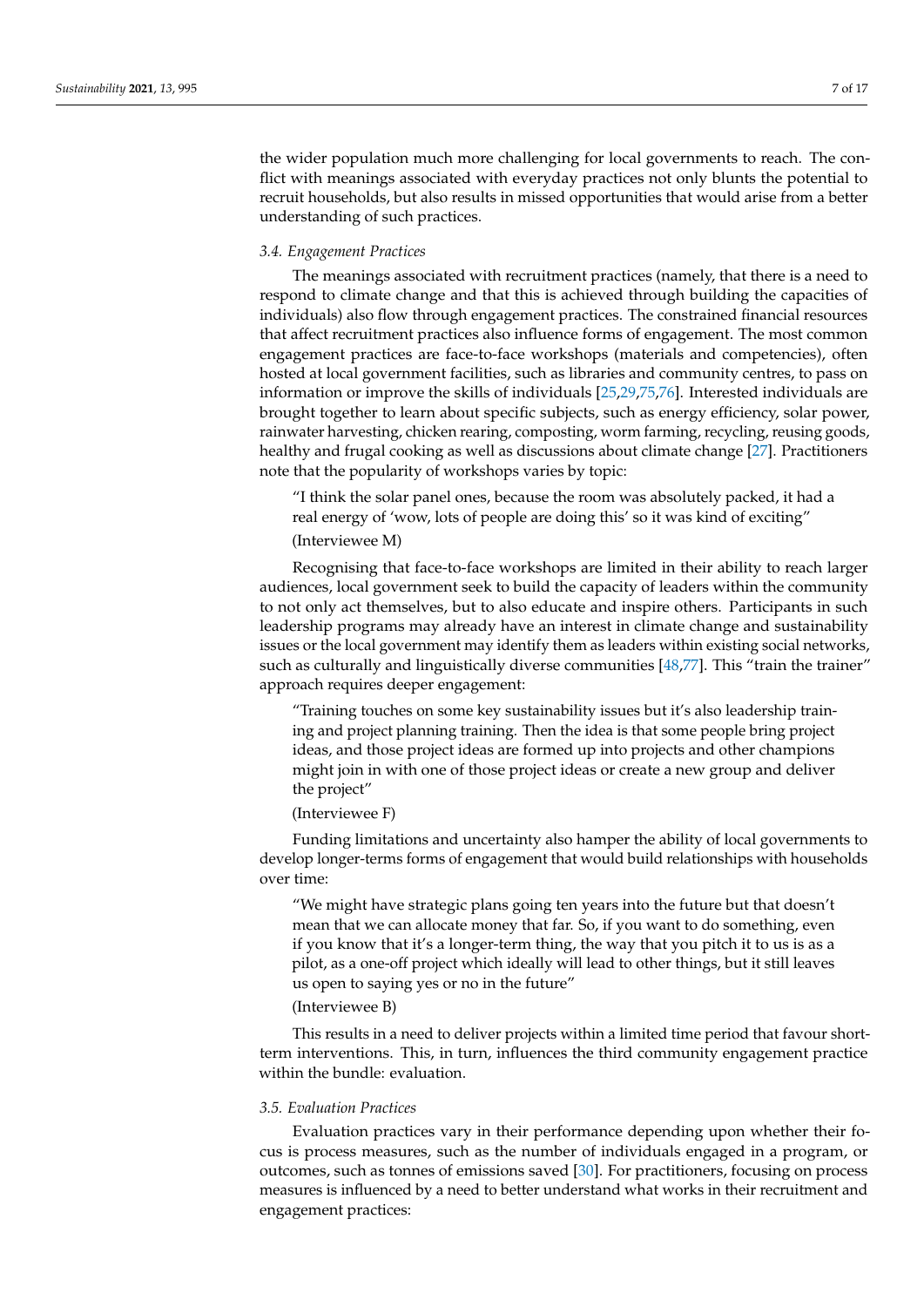"It's questions around 'Are the topics suitable? Is the time suitable? How can we get more people there? What do the people want out of it?'. So, it's more evaluation of our own stuff rather than what outcomes have the people got from it"

#### (Interviewee R)

The most common materials used in this form of evaluation are post-event surveys, whether conducted immediately following a workshop or later, especially if practitioners want to record any changes in household practices following the engagement. Once again, constrained financial and time resources limit the ability of practitioners (competencies) to evaluate their interventions effectively:

"Our intention is to send out emails three months later or something like that or a survey and see if people are doing it but to be honest, at this stage I've only managed to get one out"

# (Interviewee D)

This recognised difficulty in evaluating programs combined with an emphasis on emissions reductions, as stressed in local government strategies, can favour some forms of intervention over others. In particular, technological improvements to a household, such as the installation of rooftop solar, can be measured in a straightforward manner (has the technology been adopted or not?). Reasonable assumptions can be made about emissions reductions, based on the known performance of the technology although these need to be treated with a degree of caution [\[78\]](#page-15-21). What is less clear, and is recognised as such by practitioners, is how much credit a program can claim and how much is a decision that may have been taken by the household regardless:

"Someone might have come up to a street stall and we've had a five-minute chat about solar and they've gone off and done some Googling and ended up getting solar. So, we're definitely part of that process but it's really difficult to measure"

# (Interviewee S)

From a practice perspective, the difficulty in evaluation relying upon outcomes based solely on emissions reductions is that it tells practitioners very little about how particular interventions engaged with and changed (or failed to change) everyday practices within the household. Lacking a deep understanding of why practices change due to climate change community engagement presents future challenges for local government practitioners seeking to deliver effective solutions: why is one form of engagement sticky with an audience and another not? What makes a particular technology capable of embedding itself within the lives of a target audience while another fails to do so? Are some forms of practice suitable for spreading rapidly amongst new audiences, and if so, why? None of these issues are addressed in the narrow approach to evaluation commonly used by local governments.

To conclude this analysis of local government climate change community engagement practices, three primary limitations have been identified, as set out in Table [1:](#page-7-0)

| <b>Weaknesses/Practice</b> | Recruitment                                      | Engagement                                       | Evaluation                  |
|----------------------------|--------------------------------------------------|--------------------------------------------------|-----------------------------|
| Limited resources          | Small-scale, local                               | Face-to-face                                     | Favours easy to             |
|                            | recruitment.                                     | interventions.                                   | measure outcomes.           |
| Climate change as          | Limited to those                                 | Psychological                                    | Misses other                |
| motivation for action      | already engaged.                                 | barriers.                                        | motivations.                |
| Focus on individuals       | Restricted to<br>behaviour change<br>approaches. | Restricted to<br>behaviour change<br>approaches. | Misses systemic<br>changes. |

<span id="page-7-0"></span>**Table 1.** Limitations of existing forms of local government climate change community engagement.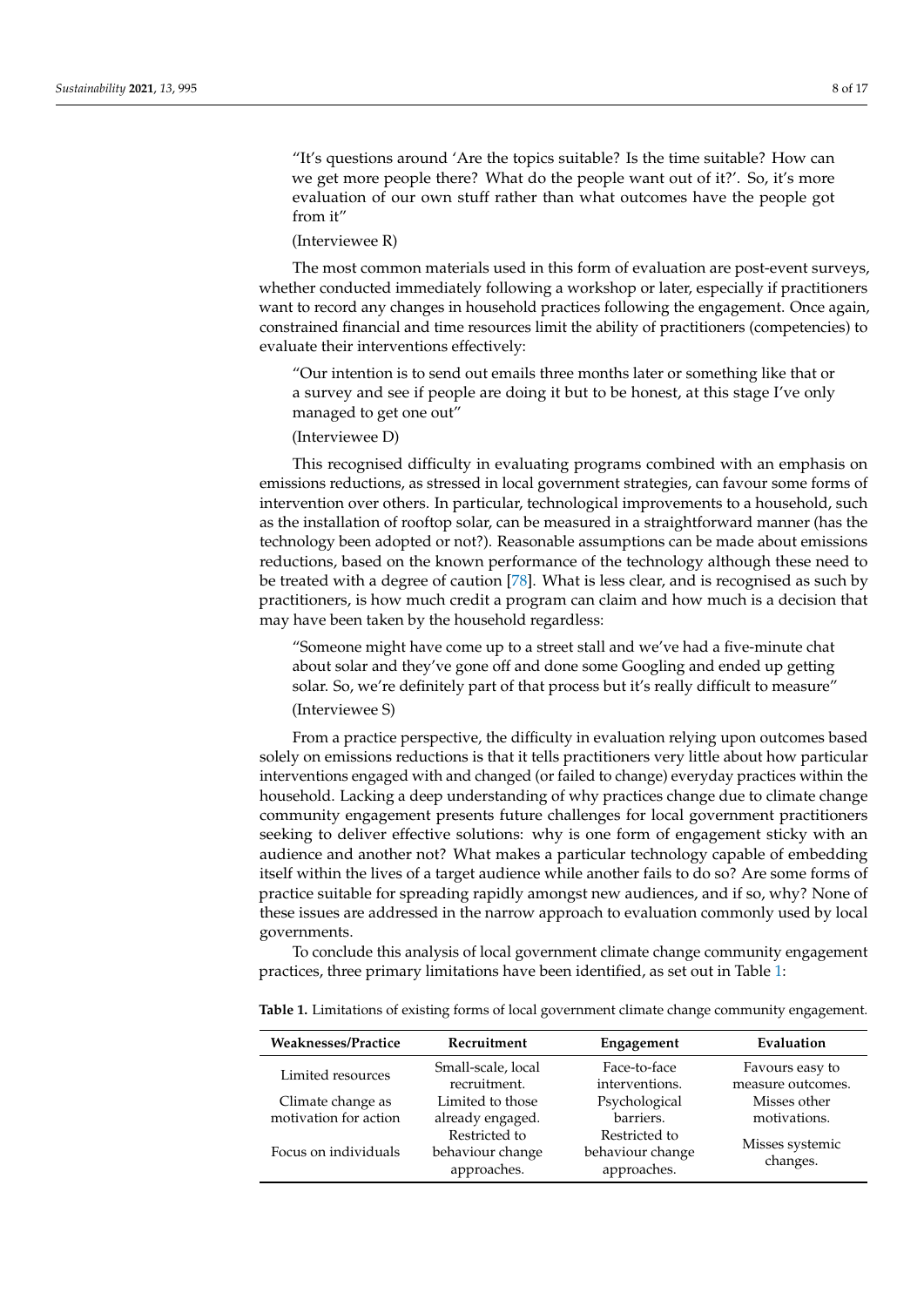The first, which is common to all three community engagement practices, is limited resourcing. This is produced by a range of factors beyond the control of practitioners, including conservative management cultures within local government. This results in low impact forms of recruitment, such as local media, engagement practices based upon face-to-face interventions and evaluation that can favour easier-to-measure approaches, such as encouraging the adoption of emissions reduction technology. Additionally, such numbers-based outcome measurement misses the complexities of what is occurring within households.

The second is the focus on the individual as a rational actor capable of changing behaviour and contributing to a collective response within the community to climate change. This alignment with behaviour change theories results in engagement practices that stress the development of skills and provision of information to address perceived shortfalls in capacities or understandings of participants. In doing so, it fails to understand the complexity of the household practices it seeks to influence. As a result, the integration of community engagement with other climate governance practices is neglected.

Finally, the third is the use of climate change as a motivation for individuals to act. Spelled out in the strategies that frame community engagement and other climate governance practices is the assumption that the threat of climate change will encourage individuals to act. As has been noted, this not only faces known psychological barriers but also conflicts with meanings associated with the performance of everyday practices within the household.

Identifying these weaknesses offers opportunity. We regard them as pressure points within existing practices and relationships that can be used to reconfigure these practices to improve their effectiveness. The motivation to change how climate change community engagement practices are performed and interact is not about "doing community engagement better" but rather should seek to improve the opportunity for local governments to attain broader strategic objectives. In the next section, we draw upon an existing practice-based intervention methodology to test what is possible [\[19\]](#page-14-0).

#### **4. Re-Crafting, Substituting and Re-Integrating Local Government Practices**

Having identified shortcomings in the existing performance of community engagement and climate governance practices, we now consider how these practices might be altered to improve their effectiveness. To achieve this, we turn to Spurling et al.'s [\[19\]](#page-14-0) approach to consider how existing community engagement practices might be re-crafted, re-integrated or substituted to address these weaknesses. In exploring the possible avenues for shaping local government practices through this approach, we identify a need for practitioners and policymakers to establish clear objectives to be sought through climate governance, to understand the relationship between community engagement and other climate governance practices and to understand the dynamic relationship between community engagement and household practices.

We develop a framework that addresses each of the identified weaknesses in current forms of community engagement (lack of resources, using climate change as a motivation for action and a reliance on behaviour change theories that focus on the role of changing individual behaviours). As set out in Table [2,](#page-9-0) addressing each of these weaknesses with Spurling et al.'s [\[19\]](#page-14-0) suggested approach reveals that as we consider each form of practice change (moving left to right in terms of least to more radical change) in relation to the level of ambition associated with climate governance.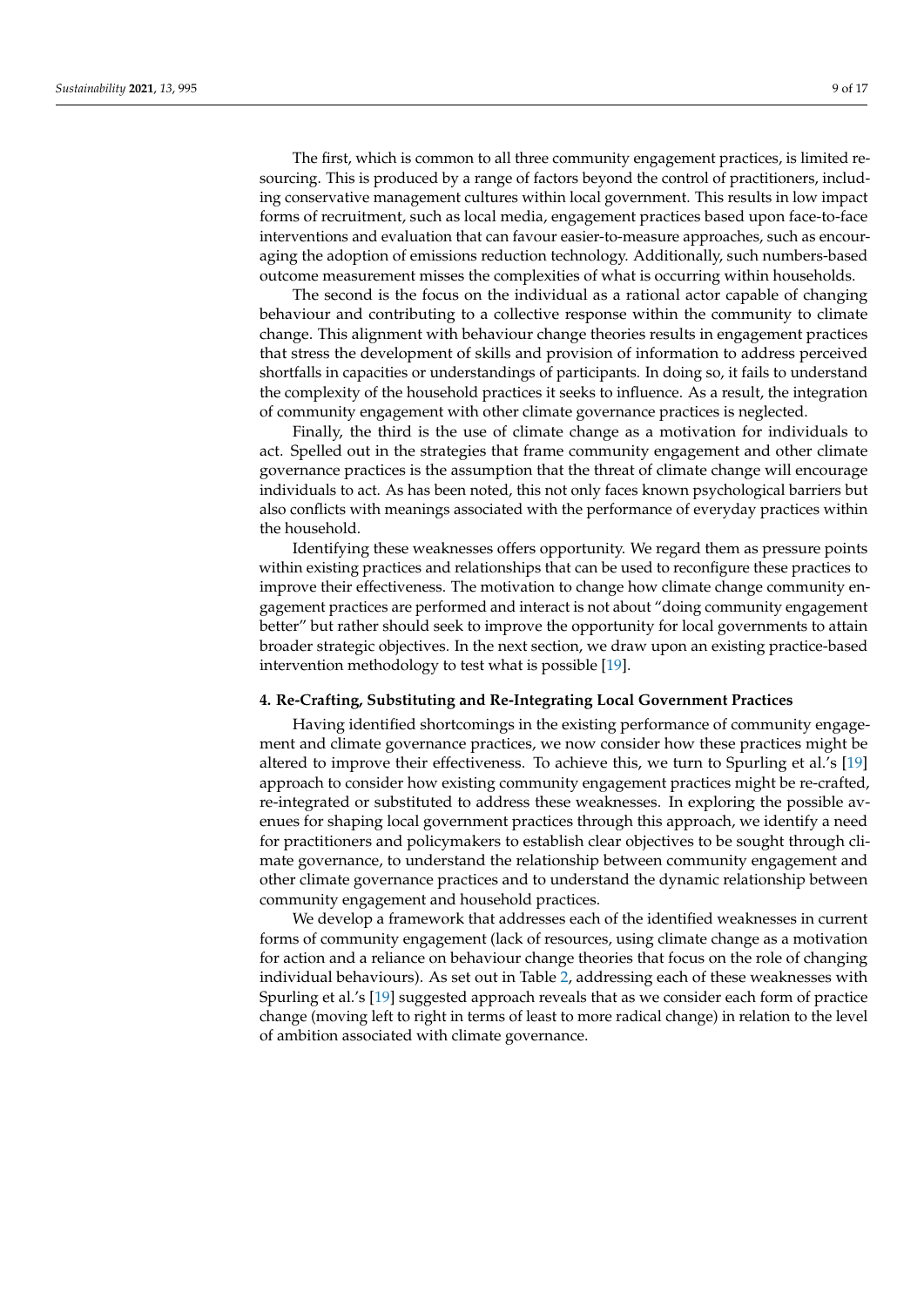| <b>Weaknesses/Responses</b>                | <b>Re-Crafting</b>                                            | Re-Integrating                                                                       | Substituting                                                                  |
|--------------------------------------------|---------------------------------------------------------------|--------------------------------------------------------------------------------------|-------------------------------------------------------------------------------|
| <b>Limited Resources</b>                   | New forms of<br>recruitment,<br>engagement and<br>evaluation. | Deliver community<br>engagement along<br>with other climate<br>governance practices. | Replace community<br>engagement with<br>other forms of climate<br>governance. |
| Climate change as<br>motivation for action | Community<br>engagement on<br>climate specific<br>actions.    | Integrate with other<br>meanings associated<br>with household<br>practices.          | Replace with more<br>effective meanings.                                      |
| Focus on individuals                       | Focus on household<br>practice.                               | Integrate with other<br>household practices.                                         | Address systemic<br>issues that enable or<br>disable household<br>practices.  |

<span id="page-9-0"></span>**Table 2.** Re-crafting, re-integrating and substituting to address weaknesses in current community engagement practices.

Selecting interventions from this set of possible practice changes is guided by objectives set out in climate change strategies. Deciding which approach to take will reflect those objectives and the political will of the local government. We now examine each of the potential approaches in detail, drawing on the existing experience of local governments and considering how these might be used to improve community engagement.

### *4.1. Re-Crafting*

Re-crafting existing community engagement practices (recruitment, engagement, evaluation) can range from minor tweaks to existing forms of community engagement, to a fundamental re-consideration of the role of households in responding to climate change. In the case of the former, recruitment can be re-crafted to include new communication channels, such as social media, that can reach a larger and more targeted audience in a manner that reflects the financial constraints of local government [\[79,](#page-15-22)[80\]](#page-15-23). In the case of the latter, recruitment can take better advantage of existing networks within the community based upon practices rather than identifiable demographic groups. Analysis of how everyday practices are performed can identify networks of practice based on commonalities in performance between households [\[81\]](#page-15-24). These networks may then suggest new interventions based around practice household types. Recruitment could also be re-crafted through the use of alternative sectors of local government that have existing governance relationships with households. For example, practitioners at Hume City Council (in Melbourne's outer northern suburbs) have developed interventions to improve the energy efficiency of lowincome, elderly households using Home and Community Care services already delivered by council, drawing on existing trusted relationships between the council and the target audience [\[82\]](#page-15-25).

Local governments wishing to maintain a framing based upon a collective response to climate change, in which the community is viewed as working together to reduce emissions or adapt to projected impacts, may consider other forms of engagement. Engagement practices based around climate adaptation responses, such as public tree planting and citizen science projects, meet this need by introducing new practices to be performed by households. Alternatively, climate change may be positioned as a secondary meaning associated with everyday practices; for example, community engagement to encourage the uptake of rooftop solar has, more recently, shifted its emphasis to stress the financial and health benefits of solar while climate change as a motivation sits in the background [\[83\]](#page-15-26).

Should practitioners seek to dramatically expand the scale of their impact upon household emissions, engagement practices can be re-crafted through more ambitious interventions. For example, local governments could increase their support for community energy projects that accelerate the uptake of renewable energy in a collective manner [\[84\]](#page-15-27). Such an approach consolidates a collective approach but also draws attention to the construct of the energy provision system and its contribution to climate change [\[85\]](#page-15-28).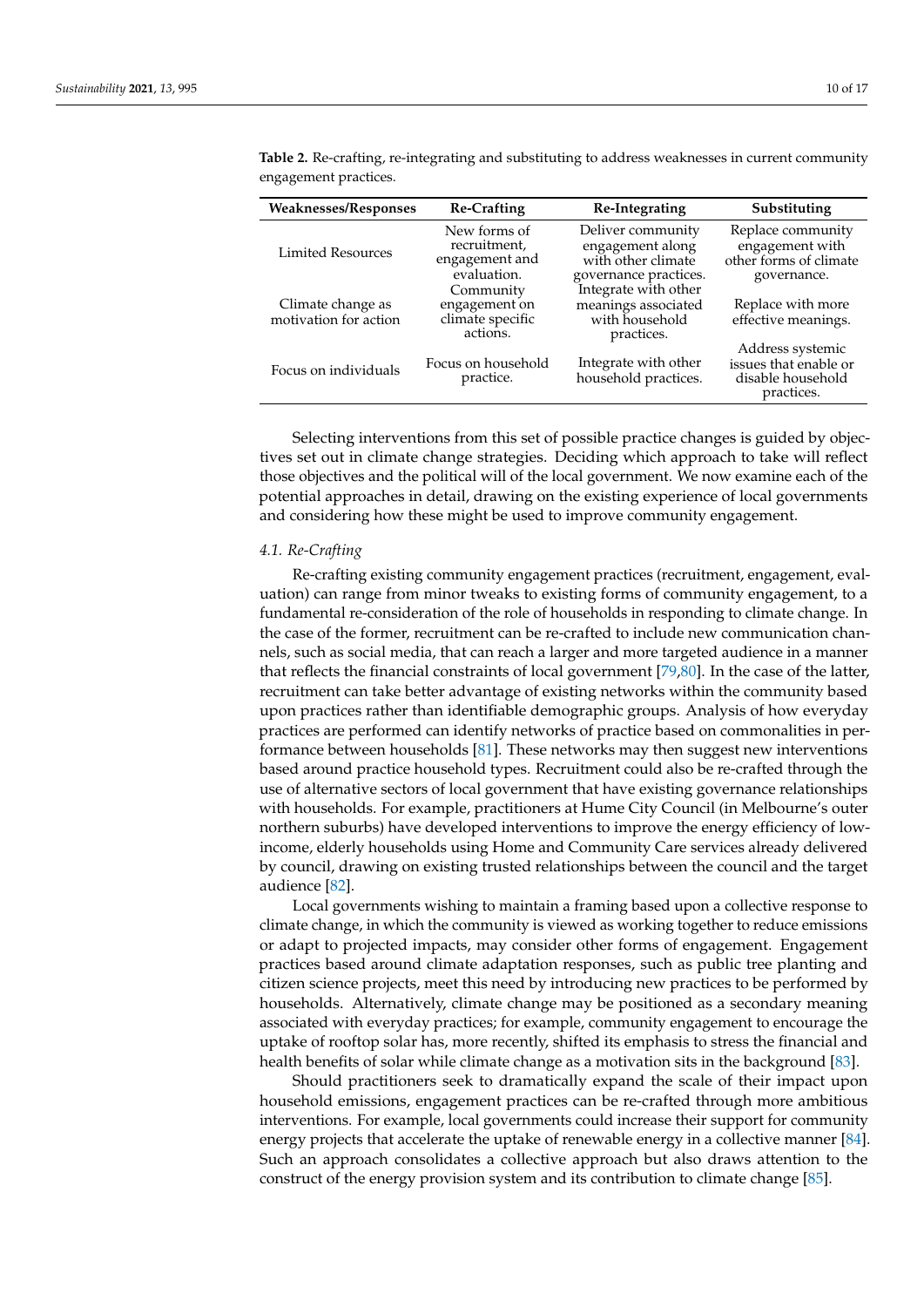Finally, evaluation practices may be re-crafted to reflect an understanding that different forms of evaluation are required to meet different needs. Instead of relying solely on quantitative approaches to measure outcomes (e.g., numbers of workshop participants or numbers of solar units installed as reported by interviewees), practitioners could employ more qualitative approaches, such as targeted surveys and interviews, to better understand what is going on within household practices as they interact with climate governance practices [\[86\]](#page-15-29). Instead of conducting their own quantitative evaluation, local governments could rely more on evaluation practices performed by other agencies to capture broader, municipal-wide shifts in energy use and emissions production [\[87\]](#page-15-30).

### *4.2. Re-Integrating*

Re-integrating requires consideration of the relationship between community engagement and other climate governance practices, with the household practices they seek to influence and with actors and forces driving broader changes in the socio-technical system. It offers local governments an opportunity to overcome a constraint of limited resources by combining community engagement with other forms of climate governance, potentially increasing the effectiveness of policies and programs with little or no additional expenditure.

For example, the City of Darebin's Solar Savers program brought together community engagement and regulatory practices to increase the uptake of rooftop solar amongst a previously untapped audience, thereby addressing energy poverty issues amongst the elderly and renters and reducing greenhouse gas emissions [\[88\]](#page-15-31). Pre-intervention research informing this project identified a target audience that was likely to benefit financially from the adoption of rooftop solar but was excluded from the market: low-income pensioners owning their properties [\[89\]](#page-15-32). This audience reported to the council that they were unable to afford the upfront costs of solar and were less likely to use air conditioning during heat waves because they were concerned about the associated energy costs [\[90\]](#page-15-33). The council employed a provision in the Victorian *Local Government Act* [\[91\]](#page-15-34) to provide solar units to participating households and recoup the funds through a special rates charge, at a rate which guaranteed savings from reduced energy bills [\[89\]](#page-15-32).

This intervention demonstrates an ability to re-integrate the relationship between targeted community engagement practices and regulatory practices, by drawing on available legislative powers [\[84\]](#page-15-27). In addition, community engagement practice meanings associated with the promotion of rooftop solar were re-crafted, shifting away from a focus on needing to act on climate change, to health messaging associated with staying safe during heatwaves [\[89,](#page-15-32)[90\]](#page-15-33). The first round of the council's Solar Savers program installed solar on the roofs of 294 low-income pensioner households in 2014, and has been repeated and expanded in subsequent years, adding another 2000 households per year in 2017 and continuing to be a central plank of council's climate change response [\[92](#page-15-35)[,93\]](#page-16-0).

The City of Moonee Valley (in Melbourne's north east suburbs) re-integrated community engagement with infrastructure provision to encourage higher rates of walking and cycling for children travelling to school [\[94\]](#page-16-1). While Australian local governments perform a range of engagement, regulatory and infrastructure practices to encourage and support children to walk or cycle to school, including parking and speed restrictions for vehicles, footpaths and cycling lanes and interventions such as walking school buses [\[44,](#page-14-20)[56,](#page-15-2)[95,](#page-16-2)[96\]](#page-16-3), the integration of these with community engagement has been haphazard [\[97](#page-16-4)[,98\]](#page-16-5). The City of Moonee Valley's re-integration rewarded those schools active in supporting walking and cycling through community engagement by prioritising infrastructure installation where it was most needed. This approach not only incentivised school communities to act, but also provided council traffic engineers with stronger justification for the selection of projects [\[94\]](#page-16-1).

While both examples highlight the power of re-integration, other forms of practices could have broader implications for local government. For example, local governments could consider re-integration between climate governance practices to directly address the identified weakness of conservative management cultures by tying performance of the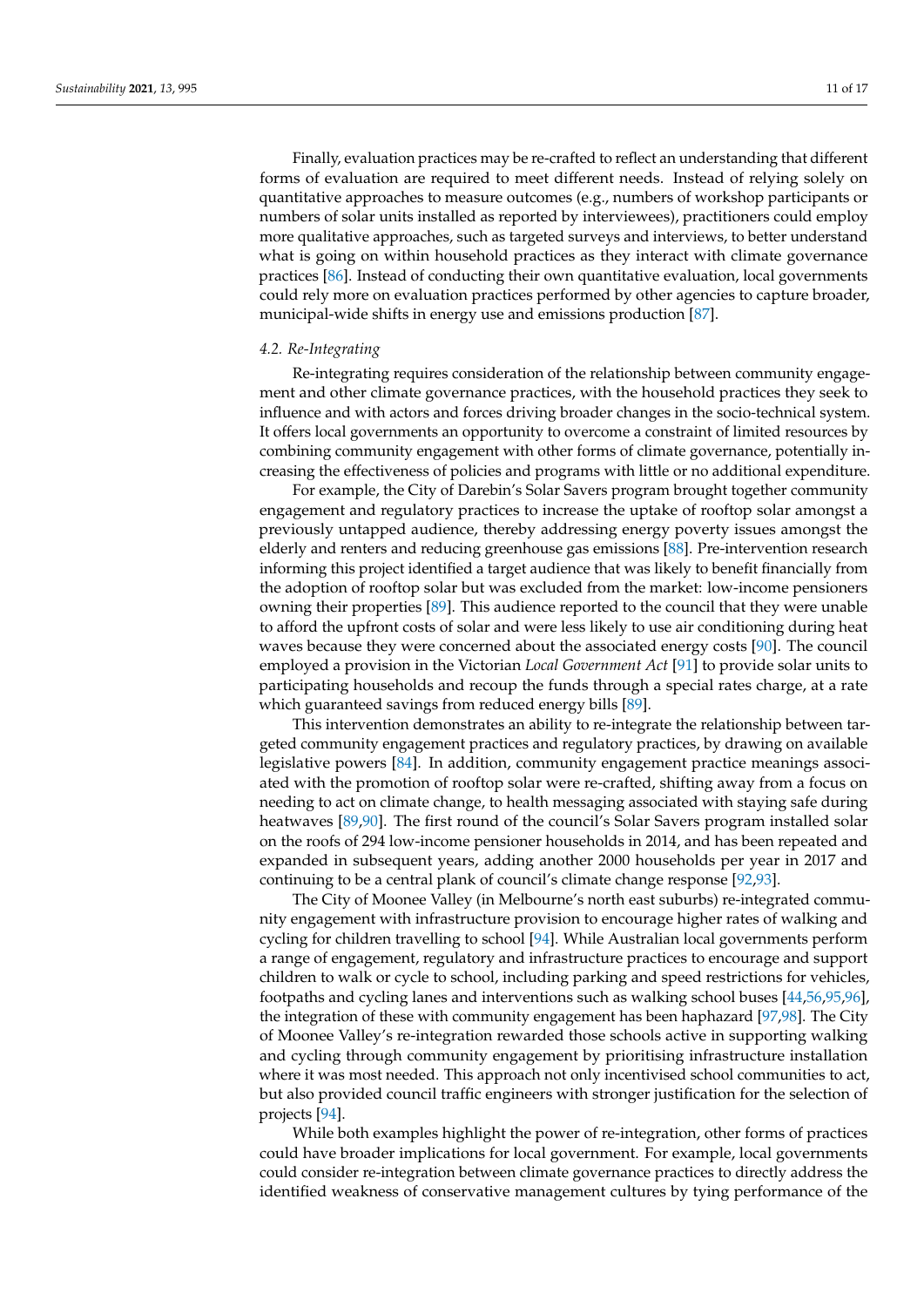managers and directors to successful climate governance practices, such as executive staff key performance indicators relevant to local government climate change responses [\[99\]](#page-16-6).

#### *4.3. Substituting*

Local governments may also consider whether to replace community engagement practices altogether in favour of other climate governance practices that may drive a greater decrease in community-based emissions [\[100\]](#page-16-7). In terms of meeting the requirements of addressing climate change as a super wicked problem—developing solutions that are immediately popular, can embed themselves in people's lives and have the capacity to spread rapidly—community engagement may be less effective than other practices. Regulatory practices, such as building requirements to encourage sustainable building design and land use planning to increase urban density and tree cover have the capacity to drive material improvements that are embedded for the long term [\[51,](#page-14-28)[101](#page-16-8)[–103\]](#page-16-9). Local governments may also consider delivering services that will achieve the same objective. For example, councils may take on new roles, such as energy retailers, that ensure the delivery of renewable energy to their communities [\[104\]](#page-16-10) or they may focus more on supportive infrastructure, such as walking and cycling routes [\[105\]](#page-16-11). Alternatively, they may decide to devote their resources to advocating to higher tiers of government with greater capacity to act [\[106\]](#page-16-12). In practice, it is rare for local governments to abandon community engagement in favour of other climate governance practices. Engaging communities is still a key role for local governments as it provides social license for regulatory practices and advocacy [\[107\]](#page-16-13).

# **5. Discussion**

In this paper, we set out to correct the historical under-examination of governance practices within the practice theory literature [\[22\]](#page-14-2). By gaining a better appreciation of how governance practices work, we have advanced practice theory as a useful lens for policymakers and practitioners, replacing current methodologies based upon behaviour-change theories. We focused on climate change community engagement practices which we characterised as a bundle of three practices—recruitment, engagement and evaluation—as performed by Australian local governments. Drawing on a sample of 37 local government strategies and 29 interviews with local government practitioners from across Australia, we examined the relationship between each of these practices as well as between these and other climate governance practices (regulation, infrastructure provision, service delivery and advocacy). It should be noted that in the time since the interviews were conducted, there has been little change in the content and form of community engagement programs delivered by Australian local governments. We also reflected on local government strategic management and working cultures and how this can influence local government approaches to engaging with the everyday household practices they seek to influence. We identified three primary constraints influencing the performance of community engagement practices.

The first is that Australian local governments operate within constrained financial circumstances, resulting in low-cost forms of recruitment, engagement and evaluation. This includes recruitment practices that use local and free media, such as newspapers and council publications, engagement practices such as face-to-face workshops held in council premises and relatively simplistic evaluation of process measures (e.g., numbers of program participants) or outcome measures (e.g., numbers of solar installations in municipality). In each instance, there is little opportunity to explore or understand the nuance and complexity that informs how household practices are performed.

The second is an adherence to behaviour change methodologies in which individuals are encouraged to adopt more sustainable forms of household practices, through the provision of information and resources. This is allied with the third shortcoming of climate change community engagement: a reliance upon climate change as a motivation for individuals to change how they perform practices such as heating and cooling, washing, cooking and travelling to work or school. We note that this approach not only faces obstacles within the behavioural framing common to community engagement, but also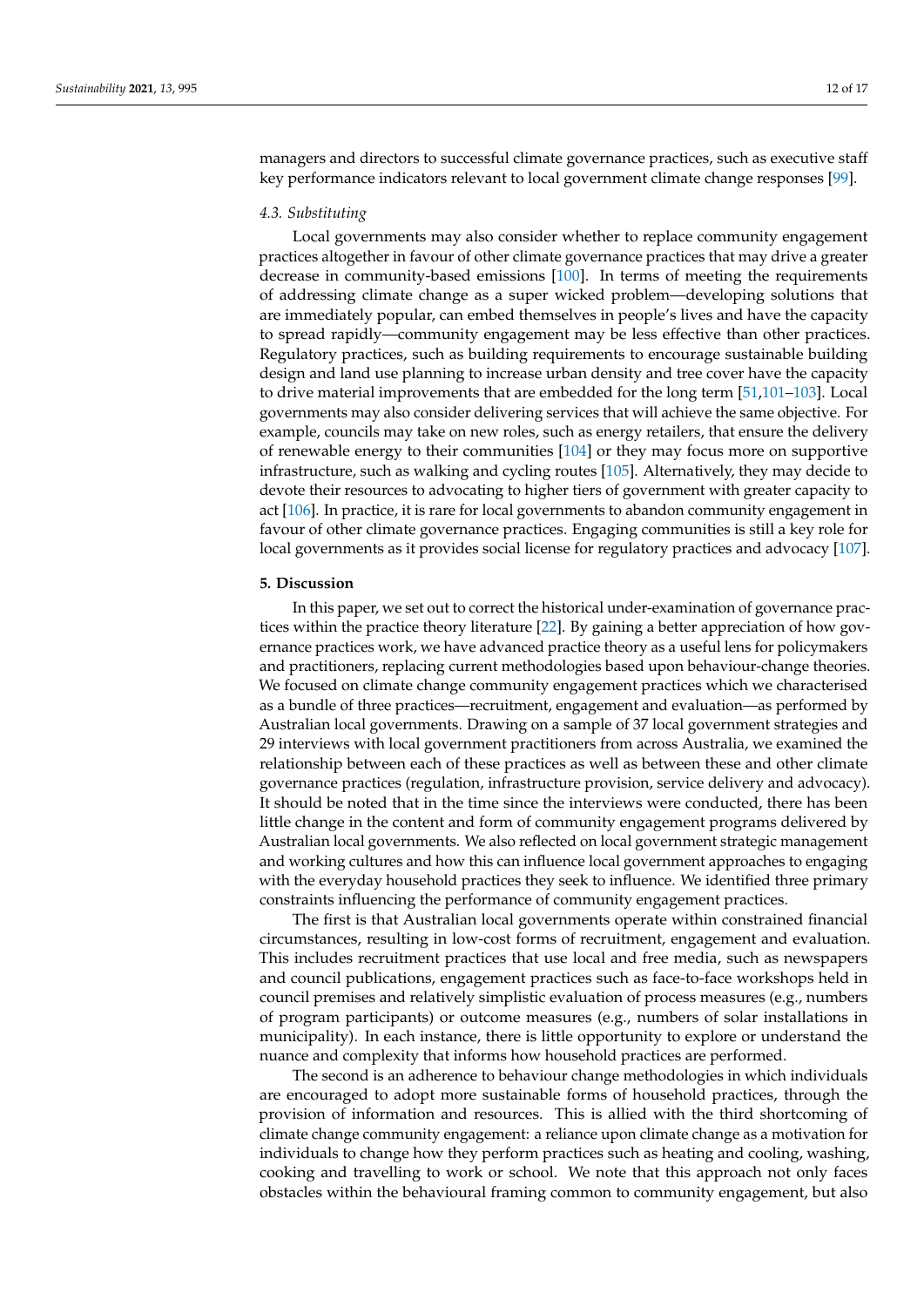conflicts with meanings associated with everyday household practices (e.g., notions of comfort associated with air conditioning versus reducing energy usage to cut emissions).

We then drew upon Spurling et al. [\[1\]](#page-13-0) to examine how current local government climate engagement practices might be re-crafted, re-integrated or substituted to improve their efficacy. This includes examples of local government initiatives that have already sought to shift how community engagement practices are performed, including re-integration of community engagement with regulation and infrastructure. As part of this, we developed a framework for re-crafting, re-configuring and substituting local government community engagement practices with a view to addressing the three identified weaknesses in current forms.

While applying a practice lens to community engagement practices has proved valuable in showing how practices can be altered (and, in turn, can change household practices), developing a practice-based approach to local government climate governance requires further investigation at both the practice-specific and the systemic level. For practices, there is still more work to be done on understanding the dynamic relationship between climate governance practices and the household practices they seek to shape. For the emissions over which local governments have control or strong influence, climate governance practices are framed as tools to be used to influence household practices [\[45,](#page-14-25)[51,](#page-14-28)[93](#page-16-0)[,108](#page-16-14)[,109\]](#page-16-15), but the relationship between governance and household practices runs both ways. For example, the rapid and widespread adoption of rooftop solar has disrupted meanings associated with community engagement, most notably through a shift away from using a collective social response to climate change as a motivation to personal financial gains [\[83\]](#page-15-26). The implications of this dynamic relationship need to be considered when crafting more effective forms of community engagement.

While some changes in household practices, such as the adoption of rooftop solar, can be anticipated, others are less predictable, though just as consequential for community engagement practices. For example, the shift to working from home during the COVID-19 pandemic for a significant proportion of the population, has driven significant changes in residential energy consumption patterns [\[110\]](#page-16-16). Such a rapid change in household energy consumption practices may create new opportunities for community engagement but only if policymakers and practitioners have a clear understanding of what is going on within the home, how everyday practices have shifted and what this means for energy use. This new understanding might inform effective governance practices to enable a reduction in energy use and greenhouse gas emissions.

In addition, practitioners need to understand how their governance practices might be influenced by new political movements and resulting cultural changes within councils. Just as existing community engagement practices have been shaped by the past participation of local governments in programs such as the International Council for Local Environmental Initiatives' Cities for Climate Protection program, the recent emergence of the climate emergency movement is likely to change cultures and practices within the local government sector. In particular, the climate emergency movement's emphasis on the need to advocate to other tiers of government rather than focus on encouraging households to change their practices envisages new forms of community engagement with a stronger emphasis on advocacy and working across sectors [\[111\]](#page-16-17). These wider social change movements are likely to influence meanings and competencies within local government climate governance practices, which increases pressure on councils to address the complexities associated with responding to climate change.

Finally, while Spurling et al.'s [\[19\]](#page-14-0) approach proves valuable in thinking about how climate governance practices can be re-shaped or reconfigured, there is more work to be done to apply this practice-based framework so that it can provide clearer direction for policymakers and practitioners. Translating conceptual frameworks into practice change and ways of doing things is necessarily an active and engaged process. Action research with engaged local governments will be an important way to demonstrate the value and impact of a practice-based approach.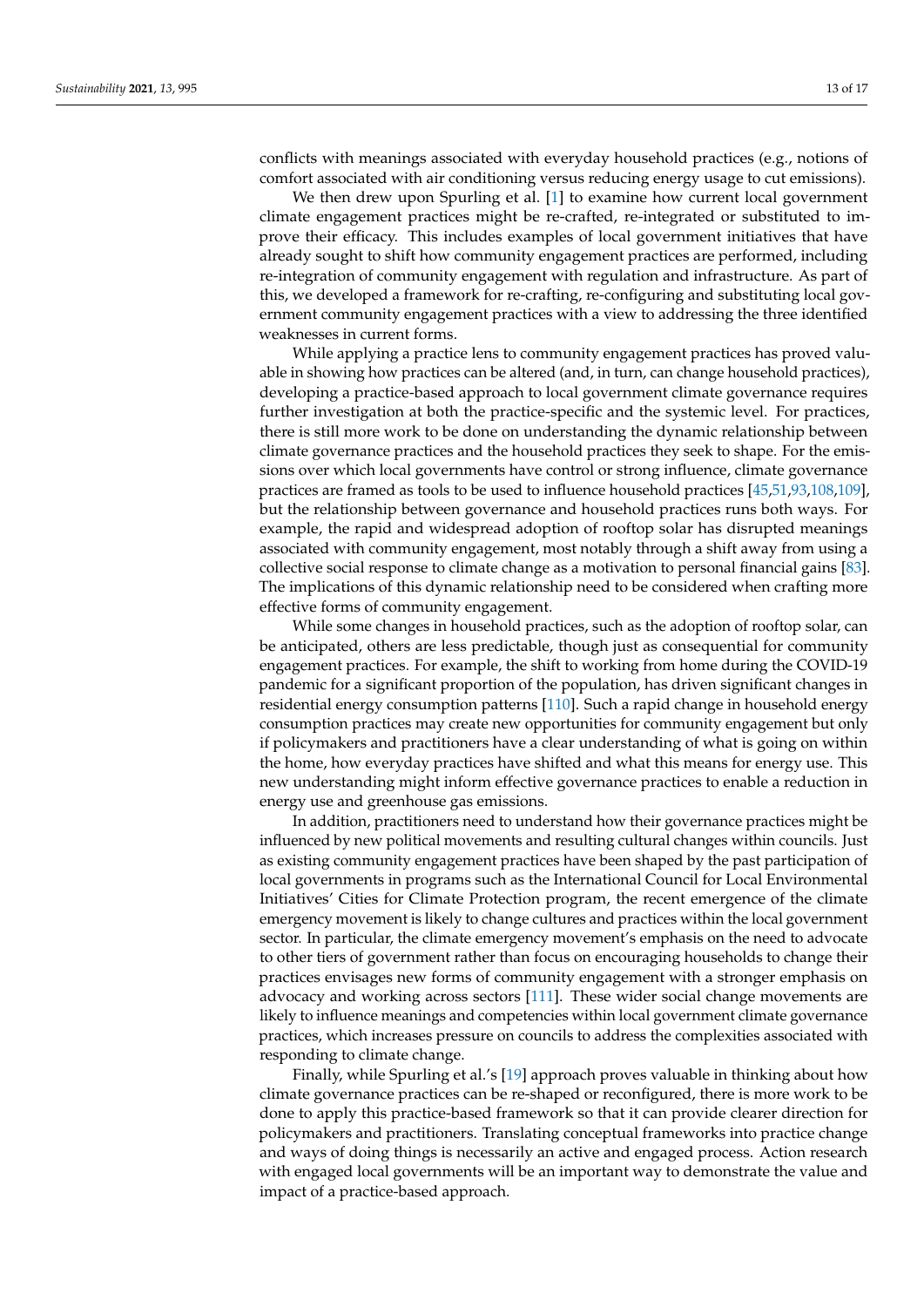In this paper, we have commenced that process with a rethink of assumptions underpinning many climate change strategies in local government, such as an over-reliance on climate change as a motivating factor to change household practices. A climate change strategy based on a practice-based understanding of how both household and local government practices are constituted and performed (as well as the influence of other actors and movements) may look significantly different. If the impetus driving local government goals and objectives is the need to do all it can to reduce emissions, then there is a need to re-think what is possible to inform where their limited resources are best directed. Addressing the super wicked problem of climate change requires that local governments recognise the complexity not only in the practices that it is seeking to shape, such as household practices, but also in its own governance practices. Practice theory can offer a useful framework to address both.

**Author Contributions:** The three authors (D.M., S.M. and S.B.) co-designed the research, D.M. carried out the research and analysed the data and all co-wrote the paper. All authors have read and agreed to the published version of the manuscript.

**Funding:** This research received no external funding.

**Institutional Review Board Statement:** The study was conducted according to the guidelines of the Declaration of Helsinki, and approved by the Institutional Review Board (or Ethics Committee) of RMIT University (CHEAN B 0000019375-05/15, 9 June 2015).

**Informed Consent Statement:** Informed consent was obtained from all subjects involved in the study.

**Conflicts of Interest:** The authors declare no conflict of interest.

## **References**

- <span id="page-13-0"></span>1. Levin, K.; Cashore, B.; Bernstein, S.; Auld, G. Overcoming the Tragedy of Super Wicked Problems: Constraining Our Future Selves to Ameliorate Global Climate Change. *Policy Sci.* **2012**, *45*, 123–152. [\[CrossRef\]](http://doi.org/10.1007/s11077-012-9151-0)
- <span id="page-13-1"></span>2. Betsill, M.; Bulkeley, H. Cities and the Multilevel Governance of Climate Change. *Glob. Gov.* **2006**, *12*, 141–159. [\[CrossRef\]](http://doi.org/10.1163/19426720-01202004)
- <span id="page-13-2"></span>3. Chan, S.; Brandi, C.; Bauer, S. Aligning Transnational Climate Action with International Climate Governance: The Road from Paris. *Rev. Eur. Comp. Int. Environmental. Law* **2016**, *25*, 238–247. [\[CrossRef\]](http://doi.org/10.1111/reel.12168)
- <span id="page-13-3"></span>4. Nicolini, D. *Practice Theory, Work, and Organization: An Introduction*; OUP Oxford: Oxford, UK, 2012.
- <span id="page-13-4"></span>5. Watson, M. How Theories of Practice Can Inform Transition to a Decarbonised Transport System. *J. Transp. Geography.* **2012**, *24*, 488–496. [\[CrossRef\]](http://doi.org/10.1016/j.jtrangeo.2012.04.002)
- <span id="page-13-5"></span>6. Giddens, A. *The Constitution of Society: Outline of the Theory of Structuration*; University of California Press: Berkeley, CA, USA, 1984.
- <span id="page-13-6"></span>7. Shove, E.; Pantzar, M.; Watson, M. *The Dynamics of Social Practice Everyday Life and How It Changes*; SAGE Publications: London, UK, 2012.
- <span id="page-13-7"></span>8. Schatzki, T.; Cetina, K.K.; von Savigny, E. *The Practice Turn in Contemporary Theory*; Routledge: London, UK, 2001.
- <span id="page-13-8"></span>9. Reckwitz, A. Toward a Theory of Social Practices: A Development in Culturalist Theorizing. *Eur. J. Soc. Theory* **2002**, *5*, 243–263. [\[CrossRef\]](http://doi.org/10.1177/13684310222225432)
- <span id="page-13-9"></span>10. Schatzki, T.R. Practices and Actions A Wittgensteinian Critique of Bourdieu and Giddens. *Philos. Soc. Sci.* **1997**, *27*, 283–308. [\[CrossRef\]](http://doi.org/10.1177/004839319702700301)
- <span id="page-13-10"></span>11. Schatzki, T. Keeping Track of Large Phenomena. Geographische Zeitschrift. 2016. Available online: [http://www.academia.edu/](http://www.academia.edu/download/51415631/Tracking_Large_Phenomena_Published.pdf) [download/51415631/Tracking\\_Large\\_Phenomena\\_Published.pdf](http://www.academia.edu/download/51415631/Tracking_Large_Phenomena_Published.pdf) (accessed on 9 August 2020).
- <span id="page-13-11"></span>12. Oberascher, C.; Stamminger, R.; Pakula, C. Energy Efficiency in Daily Food Preparation. *Int. J. Consum. Studies.* **2011**, *35*, 201–211. [\[CrossRef\]](http://doi.org/10.1111/j.1470-6431.2010.00963.x)
- <span id="page-13-12"></span>13. Shove, E. Beyond the ABC: Climate Change Policy and Theories of Social Change. *Environ. Plan. A* **2010**, *42*, 1273–1285. [\[CrossRef\]](http://doi.org/10.1068/a42282)
- <span id="page-13-13"></span>14. Hargreaves, T. "Practice-Ing Behaviour Change: Applying Social Practice Theory to pro-Environmental Behaviour Change." Edited by Bente Halkier, Tally Katz-Gerro, and Lydia Martens. *J. Consum. Culture.* **2011**, *11*, 79–99. [\[CrossRef\]](http://doi.org/10.1177/1469540510390500)
- <span id="page-13-14"></span>15. O'Gorman, M.; Jotzo, F. *Impact of the Carbon Price on Australia's Electricity Demand, Supply and Emissions*; CCEP Working Paper No. 1411; Crawford School of Public Policy: Canberra, Australia, 2014.
- <span id="page-13-15"></span>16. Watson, M.; Browne, A.; Evans, D.; Foden, M.; Hoolohan, C.; Sharp, L. Challenges and Opportunities for Re-Framing Resource Use Policy with Practice Theories: The Change Points Approach. *Glob. Environ. Chang. Hum. Policy Dimens.* **2020**, *62*, 102072. [\[CrossRef\]](http://doi.org/10.1016/j.gloenvcha.2020.102072)
- <span id="page-13-16"></span>17. John, P.; Smith, G.; Stoker, G. Nudge Nudge, Think Think: Two Strategies for Changing Civic Behaviour. *Political Q.* **2009**, *80*, 361–370. [\[CrossRef\]](http://doi.org/10.1111/j.1467-923X.2009.02001.x)
- <span id="page-13-17"></span>18. Halpern, D. *Inside the Nudge Unit: How Small Changes Can Make a Big Difference*; Random House: New York, NY, USA, 2015.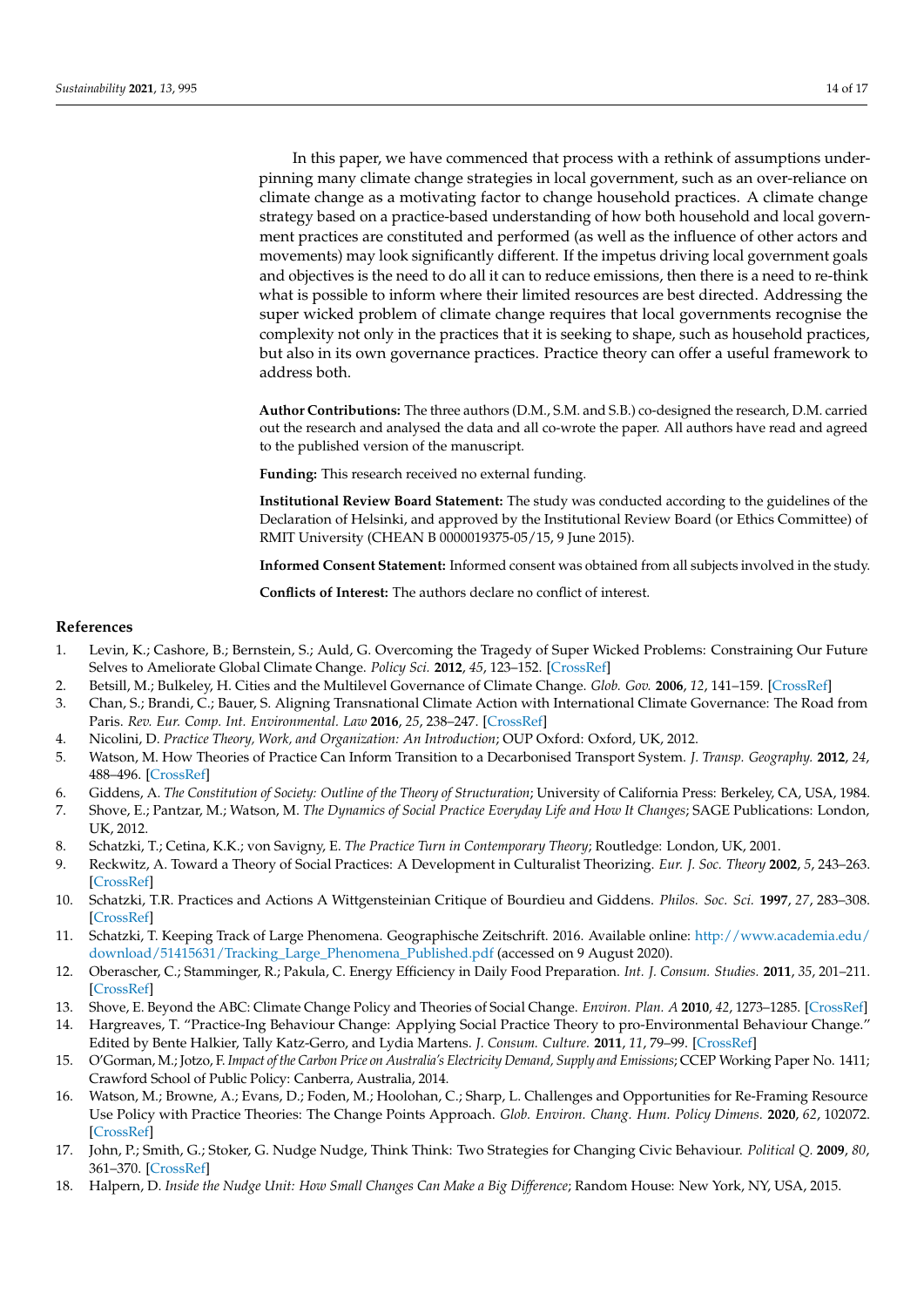- <span id="page-14-0"></span>19. Spurling, N.; McMeekin, A.; Shove, E.; Southerton, D.; Welch, D. *Interventions in Practice: Re-Framing Policy Approaches to Consumer Behaviour*; Sustainable Practices Research Group: Lancaster, UK, 2013.
- 20. Hoolohan, C.; Browne, A.; Evans, D.; Foden, M.; Sharp, L.; Watson, M. *Change Points: A Toolkit for Designing Interventions That Unlock Unsustainable Practices*; University of Manchester: Manchester, UK, 2018.
- <span id="page-14-1"></span>21. Strengers, Y.; Maller, C. *Social Practices, Intervention and Sustainability*; Routledge: Abingdon, UK, 2014.
- <span id="page-14-2"></span>22. Macrorie, R.; Foulds, C.; Hargreaves, T. Governing and Governed by Practice. In *Social Practices, Intervention and Sustainability*; Strengers, Y., Maller, C., Eds.; Routledge: Abingdon, UK, 2015.
- <span id="page-14-3"></span>23. Keller, M.; Halkier, B.; Wilska, T.-A. Policy and Governance for Sustainable Consumption at the Crossroads of Theories and Concepts. *Environ. Policy Gov.* **2016**, *26*, 75–88. [\[CrossRef\]](http://doi.org/10.1002/eet.1702)
- <span id="page-14-4"></span>24. Pillora, S. *Australian Local Government and Climate Change*; Australian Centre for Excellence for Local Government: Sydney, Australia, 2011.
- <span id="page-14-26"></span>25. Coenen, F.; Menkveld, M. The Role of Local Authorities in a Transition towards a Climate-Neutral Society. In *Global Warming and Social Innovation*; Routledge: London, UK, 2013; pp. 120–138.
- <span id="page-14-5"></span>26. Van Staden, M.; Musco, F. *Local Governments and Climate Change*; Springer: Dordrecht, The Netherlands, 2010.
- <span id="page-14-6"></span>27. Fritze, J.; Williamson, L.; Wiseman, J. *Community Engagement and Climate Change: Benefits, Challenges and Strategies*; Department of Planning and Community Development: Melbourne, Australia, 2009.
- 28. Moloney, S.; Horne, R.E.; Fien, J. Transitioning to Low Carbon Communities—From Behaviour Change to Systemic Change: Lessons from Australia. *Energy Policy* **2010**, *38*, 7614–7623. [\[CrossRef\]](http://doi.org/10.1016/j.enpol.2009.06.058)
- <span id="page-14-27"></span>29. Tilbury, D.; Coleman, V.; Jones, A.; MacMaster, K. *A National Review of Environmental Education and Its Contribution to Sustainability in Australia: Community Education*; Australian Government: Canberra, Australia, 2005.
- <span id="page-14-7"></span>30. UrbanTrans. *Stocktake and Analysis of Household Behaviour Change Programs in Victoria*; Department of Sustainability and Environment: Melbourne, Australia, 2008.
- <span id="page-14-8"></span>31. Southerton, D.; McMeekin, A.; Evans, D. *International Review of Behaviour Change Initiatives: Climate Change Behaviours Research Programme*; Scottish Government: Edinburgh, UK, 2011.
- <span id="page-14-9"></span>32. Science and Technology Select Committee. *Behaviour Change*; House of Lords: London, UK, 2011.
- <span id="page-14-10"></span>33. Ly, K.; Soman, D. Nudging around the World. Rotman School of Management, University of Toronto. 2013. Available online: [https://rotman.utoronto.ca/-/media/Files/Programs-and-Areas/behavioural-economics/Nudging%20Around%20](https://rotman.utoronto.ca/-/media/Files/Programs-and-Areas/behavioural-economics/Nudging%20Around%20The%20World_Sep2013.pdf) [The%20World\\_Sep2013.pdf](https://rotman.utoronto.ca/-/media/Files/Programs-and-Areas/behavioural-economics/Nudging%20Around%20The%20World_Sep2013.pdf) (accessed on 12 July 2018).
- <span id="page-14-11"></span>34. Moloney, S.; Strengers, Y. "Going Green"?: The Limitations of Behaviour Change Programmes as a Policy Response to Escalating Resource Consumption. *Environ. Policy Gov.* **2014**. [\[CrossRef\]](http://doi.org/10.1002/eet.1642)
- <span id="page-14-12"></span>35. Moloney, S.; Horne, R. Low Carbon Urban Transitioning: From Local Experimentation to Urban Transformation? *Sustainability* **2015**, *7*, 2437–2453. [\[CrossRef\]](http://doi.org/10.3390/su7032437)
- <span id="page-14-13"></span>36. Strengers, Y. Conceptualising Everyday Practices: Composition, Reproduction and Change. Carbon Neutral Communities Centre for Design, RMIT University, Melbourne, Australia. Working Papers, no. 6. 2010. Available online: [https://www.academia.edu/](https://www.academia.edu/download/29830597/6p1hikrdei2rz.pdf) [download/29830597/6p1hikrdei2rz.pdf](https://www.academia.edu/download/29830597/6p1hikrdei2rz.pdf) (accessed on 11 May 2018).
- <span id="page-14-14"></span>37. Moloney, S.; Horne, R. Reconfiguring Spatial Boundaries and Institutional Practices: Mobilizing and Sustaining Urban Low Carbon Transitions in Victoria, Australia. 2018. Available online: <https://researchbank.rmit.edu.au/view/rmit:51135> (accessed on 15 January 2019).
- <span id="page-14-15"></span>38. Fallon, D.; Sullivan, C. Are We There Yet? NSW Local Governments' Progress on Climate Change. *Autralian Geogr.* **2014**, *2*, 221–238. [\[CrossRef\]](http://doi.org/10.1080/00049182.2014.899030)
- 39. McGuirk, P.; Dowling, R.; Brennan, C.; Bulkeley, H. Urban Carbon Governance Experiments: The Role of Australian Local Governments. *Geogr. Res.* **2015**, *53*, 39–52. [\[CrossRef\]](http://doi.org/10.1111/1745-5871.12098)
- <span id="page-14-16"></span>40. Storey, H. *Local Action for a Low Carbon Future*; Australian Centre of Excellence for Local Government: Sydney, Australia, 2012.
- <span id="page-14-17"></span>41. Maddocks. *Planning Policy and Practice: The Right Mechanism to Tackle Climate Change?* Maddocks: Melbourne, Australia, 2010.
- <span id="page-14-18"></span>42. Inglis, J.; Whittaker, S.; Dimitiadis, A.; Pillora, S. *Climate Adaptation Manual for Local Government—Embedding Resilience to Climate Change*; Australian Centre of Excellence for Local Government: Sydney, Australia, 2014.
- <span id="page-14-19"></span>43. Xu, X.; Rudolph, V.; Greenfield, P.F. Australian Urban Landfills: Management and Economics. *Waste Manag. Res.* **1999**, *17*, 171–180. [\[CrossRef\]](http://doi.org/10.1034/j.1399-3070.1999.00039.x)
- <span id="page-14-20"></span>44. City of Boroondara. *Our Low Carbon Future*; City of Boroondara: Camberwell, Australia, 2009.
- <span id="page-14-25"></span>45. Gold Coast City Council. *Climate Change Strategy 2009-2014*; Gold Coast City Council: Nerang, Australia, 2009.
- 46. Hobsons Bay City Council. *Hobsons Bay City Council Environmental Strategies*; Hobsons Bay City Council: Altona, Australia, 2015.
- <span id="page-14-21"></span>47. City of Moreland. *Zero Carbon Evolution*; City of Moreland: Coburg, Australia, 2014.
- <span id="page-14-22"></span>48. City of Darebin. *Darebin Community Climate Change Action Plan*; City of Darebin: Melbourne, Australia, 2009.
- 49. City of Fremantle. *One Planet Fremantle Strategy*; City of Fremantle: Fremantle, Australia, 2014.
- 50. City of Newcastle. *Newcastle 2020 Carbon and Water Management Action Plan*; City of Newcastle: Newcastle, Australia, 2011.
- <span id="page-14-28"></span>51. City of Sydney. *Sustainable Sydney 2030 Community Strategic Plan*; City of Sydney: Sydney, Australia, 2013.
- <span id="page-14-23"></span>52. City of Yarra. *Yarra Environment Strategy 2013–2017*; City of Yarra: Melbourne, Australia, 2013.
- <span id="page-14-24"></span>53. Lindseth, G. The Cities for Climate Protection Campaign (CCPC) and the Framing of Local Climate Policy. *Local Environ.* **2004**, *9*, 325–336. [\[CrossRef\]](http://doi.org/10.1080/1354983042000246252)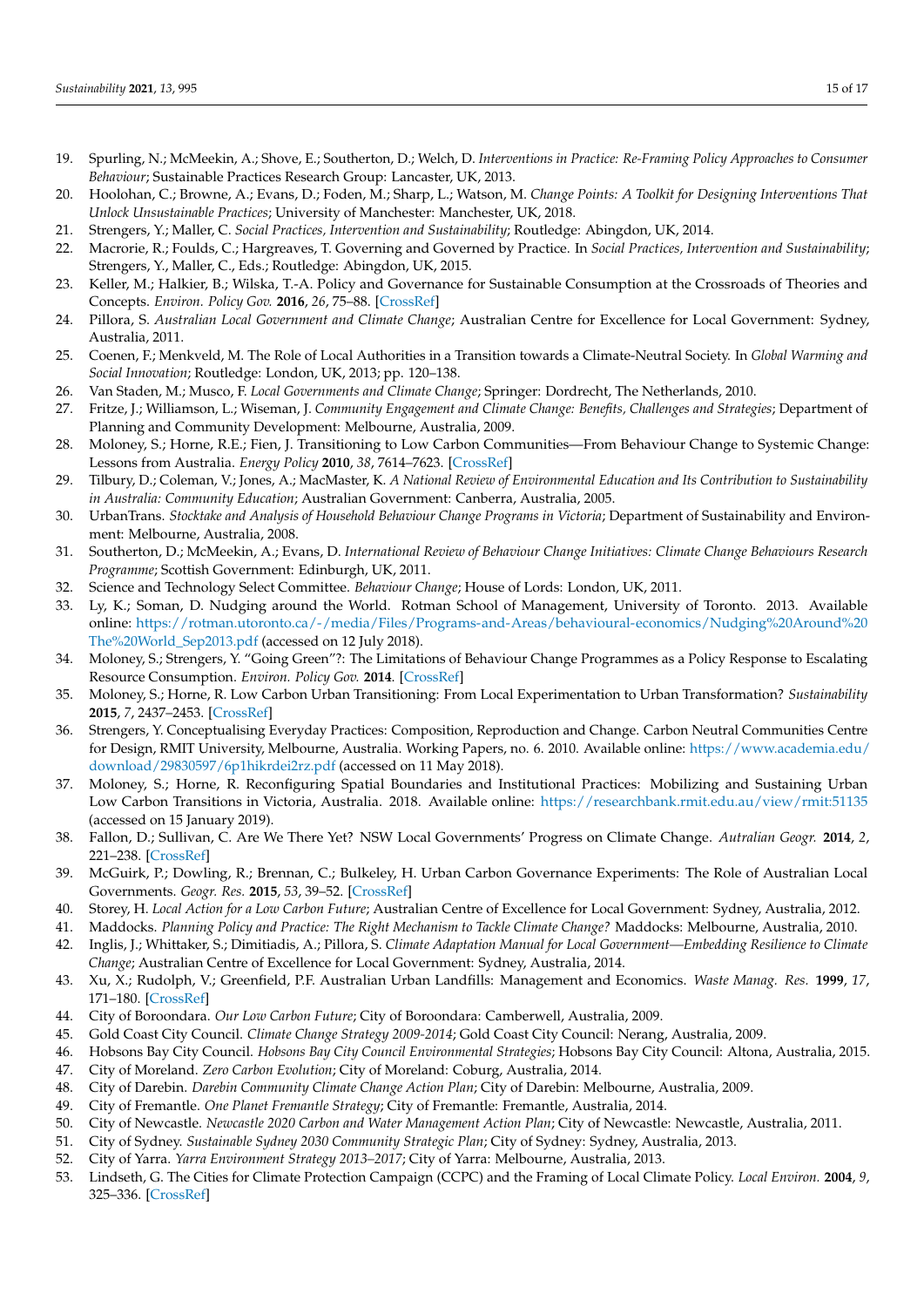- <span id="page-15-0"></span>54. ICLEI. *Local Government Action on Climate Change 2007*; Department of Environment, Water, Heritage and the Arts: Canberra, Australia, 2007.
- <span id="page-15-1"></span>55. ICLEI. *Local Government Action on Climate Change 2008*; Department of Environment, Water, Heritage and the Arts: Canberra, Australia, 2008.
- <span id="page-15-2"></span>56. Brisbane City Council. *Brisbane's Plan for Action on Climate Change and Energy 2007*; Brisbane City Council: Brisbane, Australia, 2007.
- <span id="page-15-3"></span>57. City of Moonee Valley. *City of Moonee Valley Greenhouse Strategy 2010*; City of Moonee Valley: Moonee Ponds, Australia, 2010.
- <span id="page-15-4"></span>58. City of Melbourne. *Climate Change Adaptation Strategy*; City of Melbourne: Melbourne, Australia, 2009.
- <span id="page-15-5"></span>59. Hume City Council. *Climate Change Adaptation Plan*; Hume City Council: Broadmeadows, Australia, 2013.
- <span id="page-15-6"></span>60. Zeppel, H. Climate Change Governance by Local Councils: Carbon Mitigation by Greater Adelaide Councils. In *Local Government Researchers Forum: Local Governance in Transition*; ACELG: Sydney, Australia, 2011.
- <span id="page-15-7"></span>61. Binder, G.; Boldero, J. Planning for Change: The Roles of Habitual Practice and Habitus in Planning Practice. *Urban Policy Res.* **2012**, *30*, 175–188. [\[CrossRef\]](http://doi.org/10.1080/08111146.2012.672059)
- <span id="page-15-8"></span>62. Rickards, L.; Wiseman, J.; Kashima, Y. Barriers to Effective Climate Change Mitigation: The Case of Senior Government and Business Decision Makers. *Wiley Interdiscip. Rev. Clim. Chang.* **2014**, *5*, 753–773. [\[CrossRef\]](http://doi.org/10.1002/wcc.305)
- <span id="page-15-9"></span>63. Considine, M.; Lewis, J. Innovation and Innovators Inside Government: From Institutions to Networks. *Governance* **2007**, *20*, 581–607. [\[CrossRef\]](http://doi.org/10.1111/j.1468-0491.2007.00373.x)
- <span id="page-15-10"></span>64. Shove, E.; Spurling, N. *Sustainable Practices: Social Theory and Climate Change*; Routledge: Abingdon, UK, 2013.
- <span id="page-15-11"></span>65. Jenner, D.; Roberts, E. *Moreland City Council: Household Survey 2013*; Market Solutions: Coburg, Australia, 2014.
- 66. Metropolis Research. *Yarra City Council 2015 Annual Customer Satisfaction Survey*; City of Yarra: Richmond, Australia, 2015.
- <span id="page-15-12"></span>67. Hoff, J. *Local Climate Protection Programmes in Australia and New Zealand*; CIDEA: Copenhagen, Denmark, 2010.
- <span id="page-15-13"></span>68. Sunshine Coast Council. *Sunshine Coast Climate Change and Peak Oil Strategy 2010–2020*; Sunshine Coast Council: Caloundra, Australia, 2010.
- <span id="page-15-14"></span>69. City of Canada Bay. *Canada Bay Futures Plan 2012*; City of Canada Bay: Canada Bay, Australia, 2012.
- <span id="page-15-15"></span>70. Lorenzoni, I.; Nicholson-Cole, S.; Whitmarsh, L. Barriers Perceived to Engaging with Climate Change among the UK Public and Their Policy Implications. *Glob. Environ. Chang. Hum. Policy Dimens.* **2007**, *17*, 445–459. [\[CrossRef\]](http://doi.org/10.1016/j.gloenvcha.2007.01.004)
- <span id="page-15-16"></span>71. Gifford, R. The Dragons of Inaction: Psychological Barriers That Limit Climate Change Mitigation and Adaptation. *Am. Psychologist.* **2011**, *66*, 290–302. [\[CrossRef\]](http://doi.org/10.1037/a0023566) [\[PubMed\]](http://www.ncbi.nlm.nih.gov/pubmed/21553954)
- 72. Pike, C.; Eaves, S.; Herr, M.; Huva, A. *The Preparation Frame*; Climate Access: Eugene, OR, USA, 2015.
- 73. Oliver, A. *The Lowy Institute Poll 2017*; The Lowy Institute: Sydney, Australia, 2017.
- <span id="page-15-17"></span>74. Axsen, J.; Kurani, K. Social Influence, Consumer Behavior, and Low-Carbon Energy Transitions. *Annu. Rev. Environ. Resour.* **2012**, *37*, 311–340. [\[CrossRef\]](http://doi.org/10.1146/annurev-environ-062111-145049)
- <span id="page-15-18"></span>75. Department of Transport. *LivingSmart Households (Sustainability Program)—Monitoring and Evaluation (January 2012)*; Government of Western Australia: Perth, Australia, 2012.
- <span id="page-15-19"></span>76. Ingle, A.; Moezzi, M.; Lutzenhiser, L.; Diamond, R. Better Home Energy Audit Modelling: Incorporating Inhabitant Behaviours. *Build.Ing Res. Inf.* **2014**, *42*, 1–13. [\[CrossRef\]](http://doi.org/10.1080/09613218.2014.890776)
- <span id="page-15-20"></span>77. Sustainability Fund. *Talking My Language Final Project Report*; Victorian Local Sustainability Accord: Melbourne, Australia, 2012.
- <span id="page-15-21"></span>78. Aydin, E.; Kok, N.; Brounen, D. Energy Efficiency and Household Behavior: The Rebound Effect in the Residential Sector. *Rand J. Econ.* **2017**, *48*, 749–782. [\[CrossRef\]](http://doi.org/10.1111/1756-2171.12190)
- <span id="page-15-22"></span>79. Ross, C.; Warwick, C.; Terras, M.; Nyhan, J. Social Media for Digital Humanities and Community Engagement. *Digit. Humanit. Pract.* **2012**, *1*, 23–46.
- <span id="page-15-23"></span>80. Heldman, A.B.; Schindelar, J.; Weaver, J.B. Social Media Engagement and Public Health Communication: Implications for Public Health Organizations Being Truly 'Social'. *Public Health Rev.* **2013**, *35*, 13. [\[CrossRef\]](http://doi.org/10.1007/BF03391698)
- <span id="page-15-24"></span>81. Higginson, S.; McKenna, E.; Hargreaves, T.; Chilvers, J.; Thomson, M. Diagramming Social Practice Theory: An Interdisciplinary Experiment Exploring Practices as Networks. *Indoor Built Environ.* **2015**, *24*, 950–969. [\[CrossRef\]](http://doi.org/10.1177/1420326X15603439)
- <span id="page-15-25"></span>82. Northern Alliance for Greenhouse Action. *Hume Energy Savers*; NAGA: Broadmeadows, Australia, 2016.
- <span id="page-15-26"></span>83. Meiklejohn, D.; Bekessy, S.; Moloney, S. Shifting Practices: How the Rise of Rooftop Solar PV Has Changed Local Government Community Engagement. *Cogent Environ. Sci.* **2018**, *4*, 1481584. [\[CrossRef\]](http://doi.org/10.1080/23311843.2018.1481584)
- <span id="page-15-27"></span>84. Mey, F.; Diesendorf, M.; MacGill, I. Can Local Government Play a Greater Role for Community Renewable Energy? A Case Study from Australia. *Energy Res. Soc. Sci.* **2016**, *21*, 33–43. [\[CrossRef\]](http://doi.org/10.1016/j.erss.2016.06.019)
- <span id="page-15-28"></span>85. Pears, A.K. Imagining Australia's Energy Services Futures. *Futures* **2007**, *39*, 253–271. [\[CrossRef\]](http://doi.org/10.1016/j.futures.2006.01.012)
- <span id="page-15-29"></span>86. Pullinger, M.; Browne, A.; Anderson, B.; Medd, W. *Patterns of Water*; Lancaster University: Lancaster, UK, 2013.
- <span id="page-15-30"></span>87. Ironbark Sustainability. CO<sub>2</sub> Emissions Snapshots for Municipalities in Australia. Snapshot. 2020. Available online: [https:](https://snapshotclimate.com.au) [//snapshotclimate.com.au](https://snapshotclimate.com.au) (accessed on 27 September 2020).
- <span id="page-15-31"></span>88. EAGA. *Solar Savers*; Eastern Alliance for Greenhouse Action: Melbourne, Australia, 2017.
- <span id="page-15-32"></span>89. City of Darebin. *Solar Saver Program 2017–2019*; City of Darebin: Preston, Australia, 2017.
- <span id="page-15-33"></span>90. Robertson, A. Understanding the Impacts of Residential Solar on Everyday Practices: A Case Study of Darebin Solar Savers. Master's Thesis, University of Melbourne, Melbourne, Australia, 2016.
- <span id="page-15-34"></span>91. State of Victoria. *Local Government Act 1989*; State of Victoria: Melbourne, Australia, 1989.
- <span id="page-15-35"></span>92. Irwin, J. Darebin Council Approves Special Rate for Australian First Solar Saver Scheme for Pensioners. *Herald Sun*, 12 September 2014.